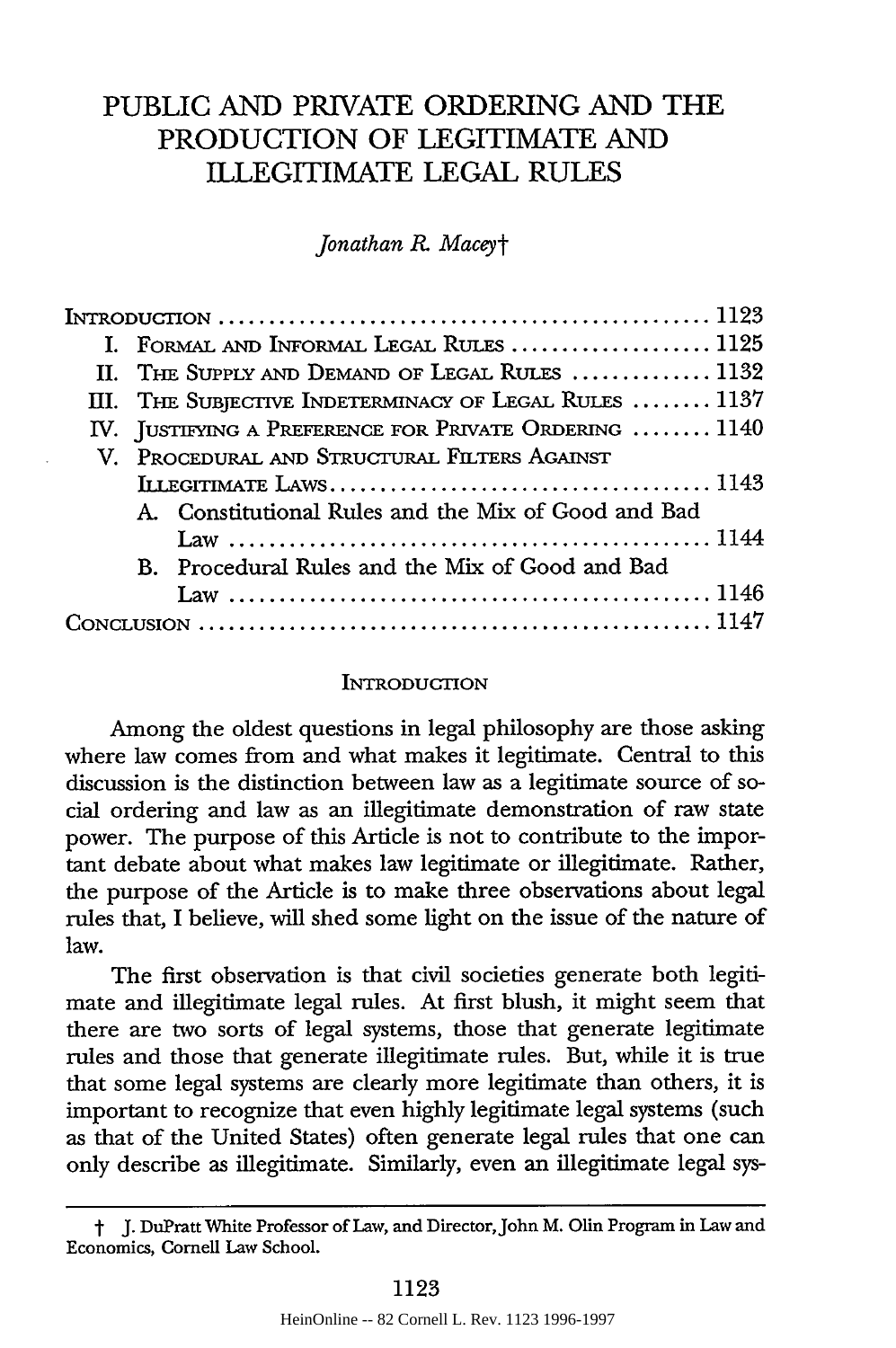tern (such as that of Germany during the Nazi era) will generate perfectly legitimate legal rules, such as the prohibition against murder.

Second, the production of legal rules by legislatures generally is not linked to the demand for law by the relevant parties. In other words, laws are not supplied because society legitimately needs them, but because the outcomes that private ordering spontaneously generates often do not serve the interests of the politicians, legislatures, and special interest groups that are uniquely able to supply law.

The final, and most important, observation made in this Article concerns the inherent indeterminacy of efforts to categorize legal rules as legitimate or illegitimate. In a legal system that has the trappings of legitimacy and that produces both legitimate and illegitimate legal rules, it is simply not possible, except in extreme cases, to "prove" the legitimacy or the illegitimacy of a particular rule. The problem is that politicians, interest groups, and bureaucrats have strong incentives to categorize the legal rules they make as legitimate even when they are not. Lawmakers of all stripes have an incentive to falsely categorize illegitimate legal rules as legitimate in order to lower the political costs to themselves of passing illegitimate rules. Although groups that suffer from the existence of illegitimate rules may complain, the groups that benefit from such rules will come to the defense of these rules. This problem is exacerbated by the fact that the groups that defend such rules are likely to be better organized than the groups that are harmed by such rules. The fact that, inevitably, there will be those that complain even about legitimate rules makes the problem even worse.

Two important consequences flow from this Article's observation about the origin and nature of legal rules. First, the theory presented here about the impossibility of distinguishing legitimate from illegitimate legal rules suggests important roles for process and structure in the legal system. It is possible to design a *procedural system* and a structural (or constitutional) *system* that tend to winnow out illegitimate legal rules and to preserve legitimate legal rules even though it is impossible to distinguish, as a substantive matter, those rules that are legitimate from those that are not. Specifically, as I have argued elsewhere,<sup>1</sup> certain rules of statutory interpretation, as well as other requirements of procedural justice,<sup>2</sup> tend to promote the creation of legitimate legal rules at the expense of illegitimate rules. Other structural features of a legal system, such as the separation of powers, the

**<sup>1</sup>** SeeJonathan R. Macey, *Promoting Public-Regarding Legislation Through Statutory Interpretation: An Interest Group Model,* 86 COLUM. L. REV. 223, 227 (1986).

<sup>2</sup> *See* H.L.A. HART, THE CONCEPT OF LAW 156, 202 (1961) (discussing guidelines tending to preserve the integrity of the judicial process); JOHN RAWLS, A THEORY OF JUSTICE 236-39 (1971) (listing the ideals "which laws are expected to approximate").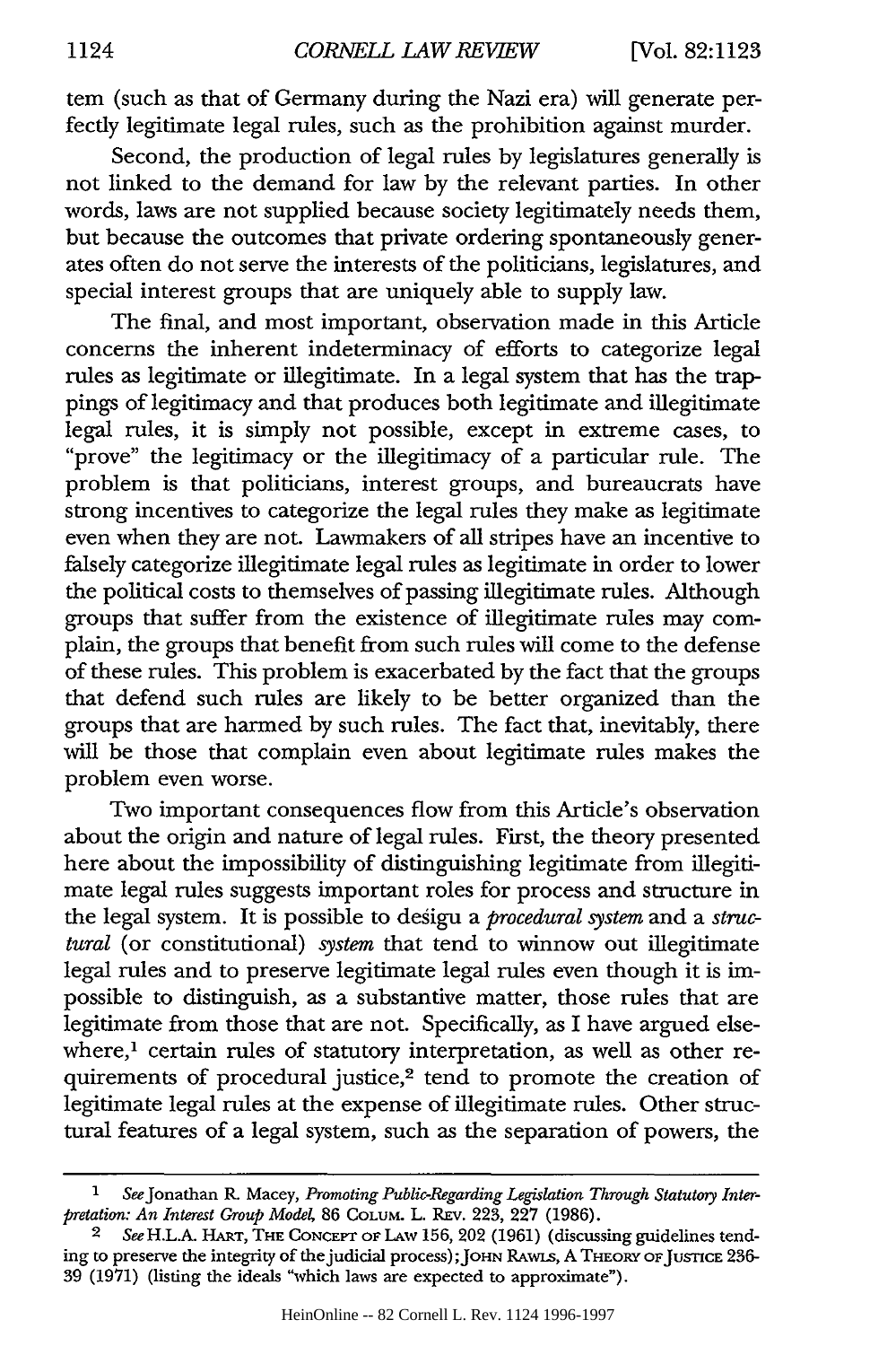independent judiciary, and the bifurcated legislature (upper and lower houses), also serve to increase the percentage of legitimate legal rules as a fraction of the total rules produced by a legal system. Second, because private ordering tends to produce generally legitimate legal rules, while public ordering produces both legitimate and illegitimate legal rules, there is a strong argument for a "meta-rule" that prefers private to public ordering.

Part I of this Article discusses the concept of the legitimacy of legal rules and the process through which both legitimate and illegitimate legal rules are created. Part II of the Article discusses the supply and demand of legal rules and explains why even legitimate legal systems create illegitimate, as, well as legitimate legal rules. This discussion is followed in Part III by an explanation of why it is impossible to distinguish legitimate from illegitimate legal rules.

Parts IV and V of this Article discuss the practical consequences of the analysis presented. In particular, they argue that merely because it is impossible to distinguish between legitimate and illegitimate legal rules does not mean that nothing can be done to affect the mix of good and bad law in society. Rather, the structural and procedural rules that provide the framework for the creation and implementation of substantive legal rules can critically determine the mix of legitimate and illegitimate laws. Part IV also contains a discussion of private ordering. Building on the important work of Robert Ellickson,<sup>3</sup> who shows that certain groups can generate private norms that maximize the general welfare of the group,<sup>4</sup> I conclude that the procedural and constitutional rules that structure society should reflect a bias towards private-ordering.

#### **I**

FoRMAL **AND INFORMAL LEGAL RuLEs**

"But though no other nation has ever had any written whaling law, yet the American fishermen have been their own legislators and lawyers in this matter."5

In every society, people are governed by an extremely complex web of formal and informal rules, norms, and constraints. This web begins with family custom; it stretches to religious tenets, codes of professional ethics, and standards of industry behavior, and extends all the way to formal, substantive legal rules. All of these rules constrain

S ROBERT C. ELuCKSON, ORDER WITHOUT LAW: How NEIGHBORS SETrLE DISPUTES **(1991).**

Id. at 167-83 (discussing a hypothesis of welfare-maximizing norms).

**<sup>5</sup>** HERMAN MELVILLE, MOBY DICK **506** (Charles Feidelson, Jr. ed., The Bobbs-Merrill Co. 1964) **(1851).**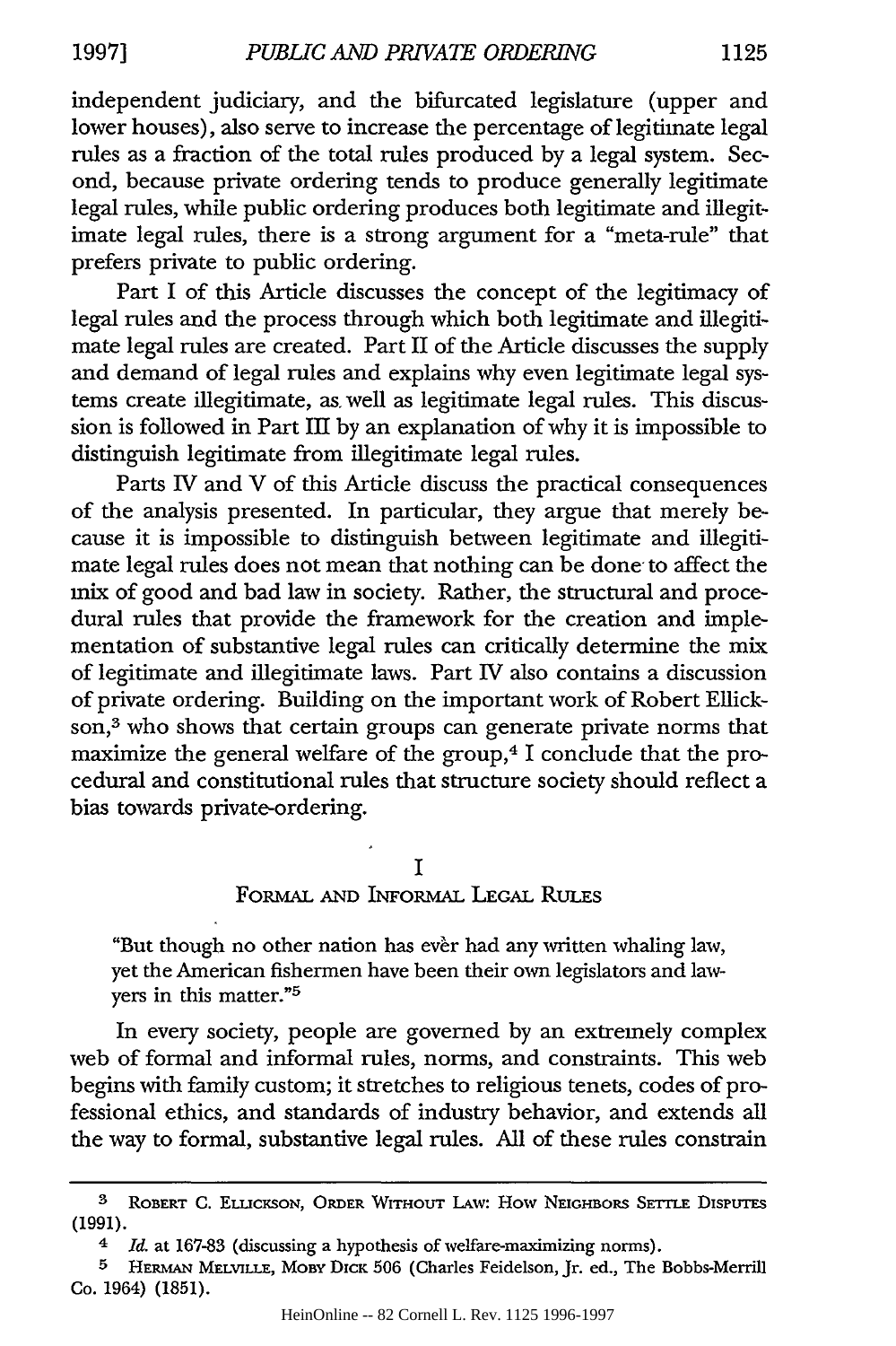human action in some way, and all of them provide incentives and disincentives for people to do various things.

Indeed, in light of the myriad sources of legal constraints on human action, it is worth considering, at least briefly, why there is a need for the state to supplement the rules that nongovernmental action has already generated. Families generate legal rules in order to solve disputes within themselves. The rules are highly customized to the particular needs of the group. As the scope of the application of a legal rule increases, so too does the probability that the group will apply it in situations that are inappropriate.

Professor Ellickson identifies five factors (that he calls "controllers") that "may be sources of both rules of behavior and sanctions that back up those rules."6 Those rules of self-control that emanate from persons themselves are rules of "personal ethics."7 Those rules that develop in the course of negotiations with others are "contractual" restrictions.<sup>8</sup> Those rules that come from social forces are "norms."<sup>9</sup> Those restrictions that come from organizations are "organization rules."10 And finally, the rules that emanate from government are laws.<sup>11</sup>

Professor Ellickson makes a powerful case for the proposition that legal theory consistently overemphasizes the role of law.12 Over a very wide range of human interaction, the content of the relevant legal rules simply does not matter very much. People do not bother to learn the underlying legal rules that affect their actions and rely instead on norms and customs to govern their behavior. In his seminal investigation of the behavior of business firms in Wisconsin, Professor Macaulay found that informal norms of fair dealing (particularly that "[c]ommitments are to be honored" and that "[o]ne ought to produce a good product and stand behind it") play as large a role as law in governing firm behavior.<sup>13</sup>

Similarly, the thesis that norms are an important source of constraint on human action finds support in the work of Elizabeth Hoffman and Matthew Spitzer.14 Hoffman and Spitzer conducted a series of experiments to see how people negotiated in a game in which they

9 *Id.*

12 *Id.* at 137-38, 280-81.

**13** Stewart Macaulay, *Non-Contractual Relations in Business: A Preliminary Study,* 28 AM. Soc. REv. 55, 63 (1963).

14 Elizabeth Hoffman & Matthew L. Spitzer, *Entitlements, Rights, and Fairness: An Experimental Examination of Subjects' Concepts of Distributive Justice,* 14J. **LEGAL STUD.** 259 (1985).

<sup>6</sup> ELUCKSON, *supra* note 3, at 126.

**<sup>7</sup>** *Id.* at 127 (italics omitted).

**<sup>8</sup>** *Id.*

**<sup>10</sup>** *Id.*

**<sup>11</sup>***Id.* at 126-27.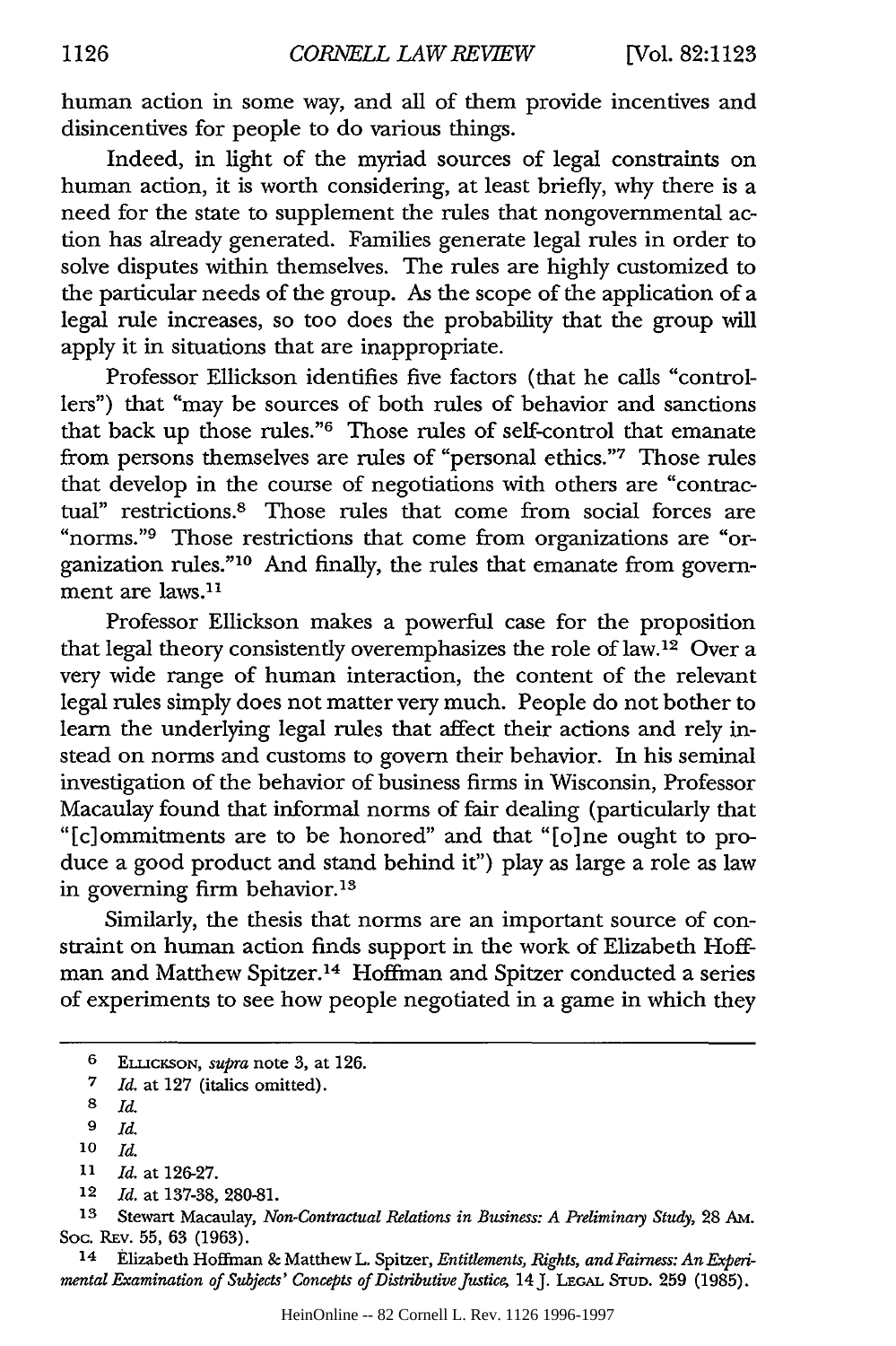initially received unequal monetary entitlements. 15 They found that a

set of norms, which they described as "Lockean" ethics, governed the conduct of most players in the two-person experiments, designed to examine how people bargained over monetary proceeds from a game. 16

There are a variety of explanations for why informal norms develop and for why law is so often irrelevant. All of these seek to explain why people cooperate and help each other, even when it may not be in their narrow, short-term interest to do so. One explanation is purely Darwinian: in a world of scarce resources, groups that cooperate for mutual gain have better survival possibilities than those that do not. As Friedrich Hayek observed:

[W] e cannot reasonably doubt that [our aims and] these values are created and altered by the same evolutionary forces that have produced our intelligence. All that we can know is that the ultimate decision about what is good or bad will be made not by individual human wisdom but by the decline of the groups that have adhered to the "wrong" beliefs.<sup>17</sup>

Professor Ellickson tends to doubt the explanatory power of purely evolutionary accounts regarding the power of norms of mutual cooperation. His doubt stems from the fact that, although honesty and other cooperative norms might be good for groups as a whole, "defectors," i.e., dishonest people preying off the honesty of others, will prosper in honest communities because such dishonest people will be "surrounded by easy marks."<sup>18</sup>

The problem with Professor Ellickson's analysis, in my view, is that he falsely assumes that the honest people are "easy marks," that is, they are unable to identify and shun the dishonest people.19 Contrary to Ellickson's analysis, Robert Frank observes that, in fact, the inclination to keep one's promises increases one's survival possibilities. <sup>20</sup> Moreover, it is widely known that people teach their children to keep their promises. If, as Professor Ellickson suggests, it were better for the individual or family group to break promises with outsiders, then parents would not instill in their children the norm that they should not break their promises.2' For Professor Ellickson, a better explana-

**<sup>15</sup>** *Id.*

**<sup>16</sup>** *Id.* at 280-84.

**<sup>17</sup>** FRIEDRICH A. HAYEK, THE CONSTITUTION OF LIBERTY 36 (1960).

<sup>18</sup> ELUCKSON, *supra* note 3, at 152.

**<sup>19</sup>** *Id.*

<sup>20</sup> Robert H. Frank, IfHomo Economicus *Could Choose His Own Utility Function, Would He Want One with a Conscience?,* 77 Am. ECON. REv. 593, 594-96 (1987).

<sup>21</sup> *See, e.g.,* Steven N.S. Cheung, *The Fable of the Bees: An Economic Investigation,* 16J.L. **&** ECON. 11, 29 (1973) (describing the existence of norms that call for the keeping of promises).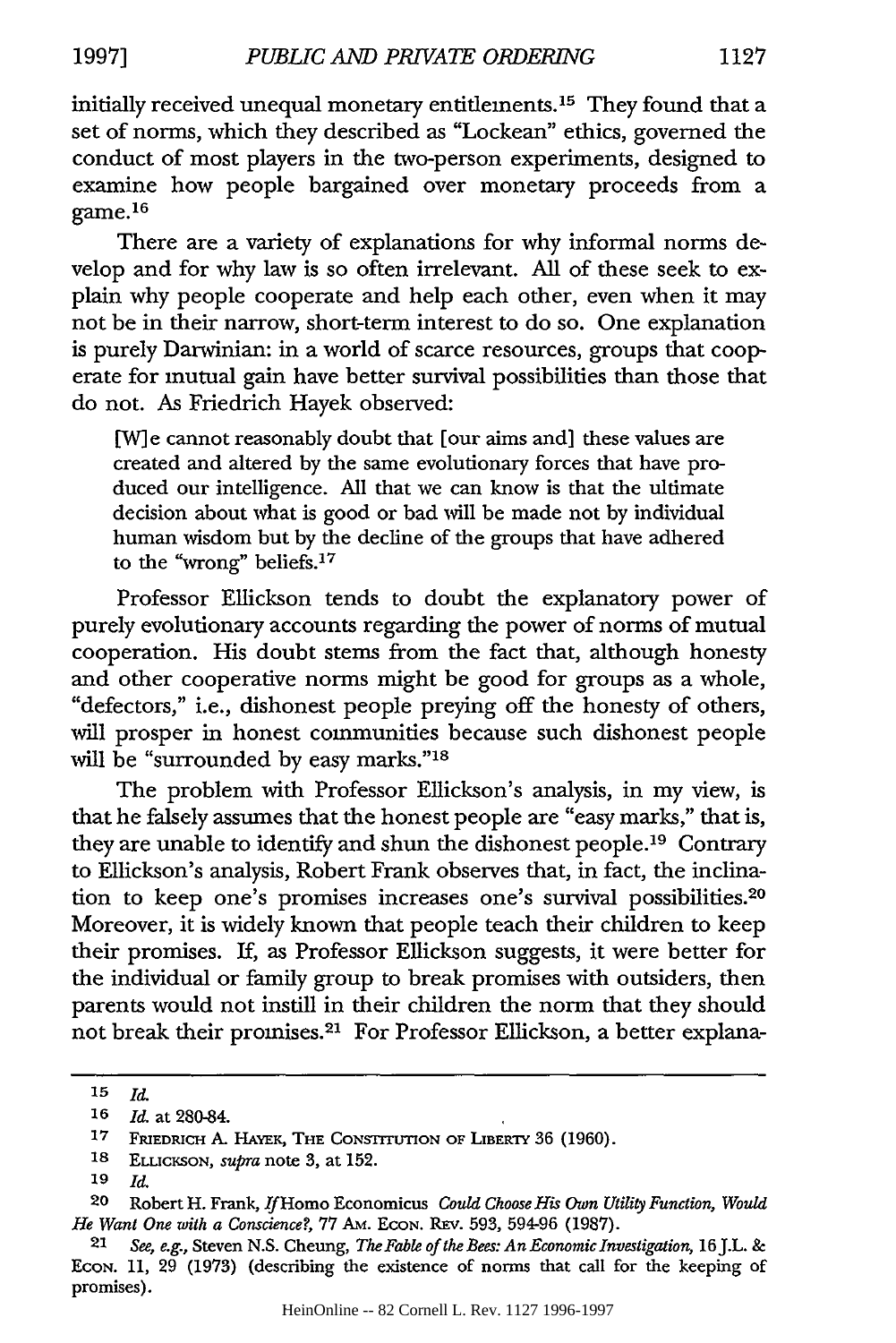tion for the emergence of norms that require cooperation for mutual gain lies in the field of game theory in general and in the existence of repeated, or iterated, Prisoners' Dilemma games among people.22

A Prisoners' Dilemma emerges when two people are in a situation in which they have private incentives to do something that is not in the best interests of both people.23 The classic illustration of the Prisoners' Dilemma involves the situation in which two people are accused of a crime such as armed robbery.24 For our purposes, a variant on the underlying fact pattern of the classic Prisoners' Dilemma presented by David Hume and elaborated on by Kenneth Shepsle and Mark Bonchek<sup>25</sup> provides a more useful example. The story involves two farmers who have land that borders on a common marsh. Both farmers would benefit from the draining of the marsh, because drain-

24 The prosecutor does not have enough evidence to convict either suspect without a confession from one of them, but there is enough evidence to convict both of gun possession. Under these circumstances, the prosecutor's best strategy is to separate the prisoners and place them both in a dilemma (the Prisoners' Dilemma) by offering them each a deal with a particular set of characteristics. Specifically, the prosecutor will tell each prisoner that if she confesses and agrees to testify against the other prisoner, she may receive a very light sentence of three months. However, if she does not confess (or "defect" from the point of view of the other prisoner), and the other prisoner confesses, she will receive a stiff sentence of nine years. If both prisoners continue to cooperate with each other and refuse to make a deal with the prosecutor, each will receive a sentence on the gun possession charge of one year. However, if, under interrogation, both prisoners strike a bargain with the prosecutor and defect from their plan of cooperating with each other, each will receive a sentence for armed robbery and weapons possession of four years.

In graphic form the matrix of payoffs looks like this:

|                | Prisoner B     |                                        |
|----------------|----------------|----------------------------------------|
|                | do not confess | confess                                |
| Prisoner A     |                |                                        |
| do not confess | A:1yr/B:1yr    | A:9 <sub>yrs</sub> /B:3 <sub>mos</sub> |
| confess        | A:3mos/B:9vrs  | A:4yrs/B:4yrs                          |

The point of the Prisoners' Dilemma is that by isolating the two prisoners, the prosecutor can set up a situation where it is in the best interests of both Prisoner *A* and Prisoner *B* to defect from their plan of mutual cooperation, *even though following a strategy of cooperation clearly maximizes the aggregate welfare of A and B.* By cooperating and not confessing, *A* and *B* each receive one year in prison or two years of total prison time for the two of them. This is clearly superior, both to the eight years they will receive in aggregate if they both confess (and each receives four years), and also to the nine years and three months they will receive if one refuses to deal with the prosecutor (and receives nine years), while the other talks to the prosecutor (and receives three months).

Nonetheless, the Prisoners' Dilemma suggests that both *A* and *B* will confess to the prosecutor if they are not sure that their counterpart will remain silent. This is because confessing to the prosecutor is the only way to avoid the worst possible outcome (nine years in prison) and to have a chance of receiving the best possible outcome (three months in prison). But, of course, *A* and *B* each have strong incentives to develop norms that will insure that the other will cooperate and refuse to talk if the two are caught.

**25** *See* **SHEPSLE** & BONCHEK, supra note 23, at 201-04.

<sup>22</sup> ELLICKsON, *supra* note 3, at 156-66.

**<sup>23</sup>** For a further description of the Prisoners' Dilemma, see **KENNETH** A. **SHEPSLE** & MARK S. **BONCHEK,** ANALYZING PoLrrIcs: RATIONAUTY, BEHAVIOR, **AND** INSTrTUTIONs 201-19 (1997).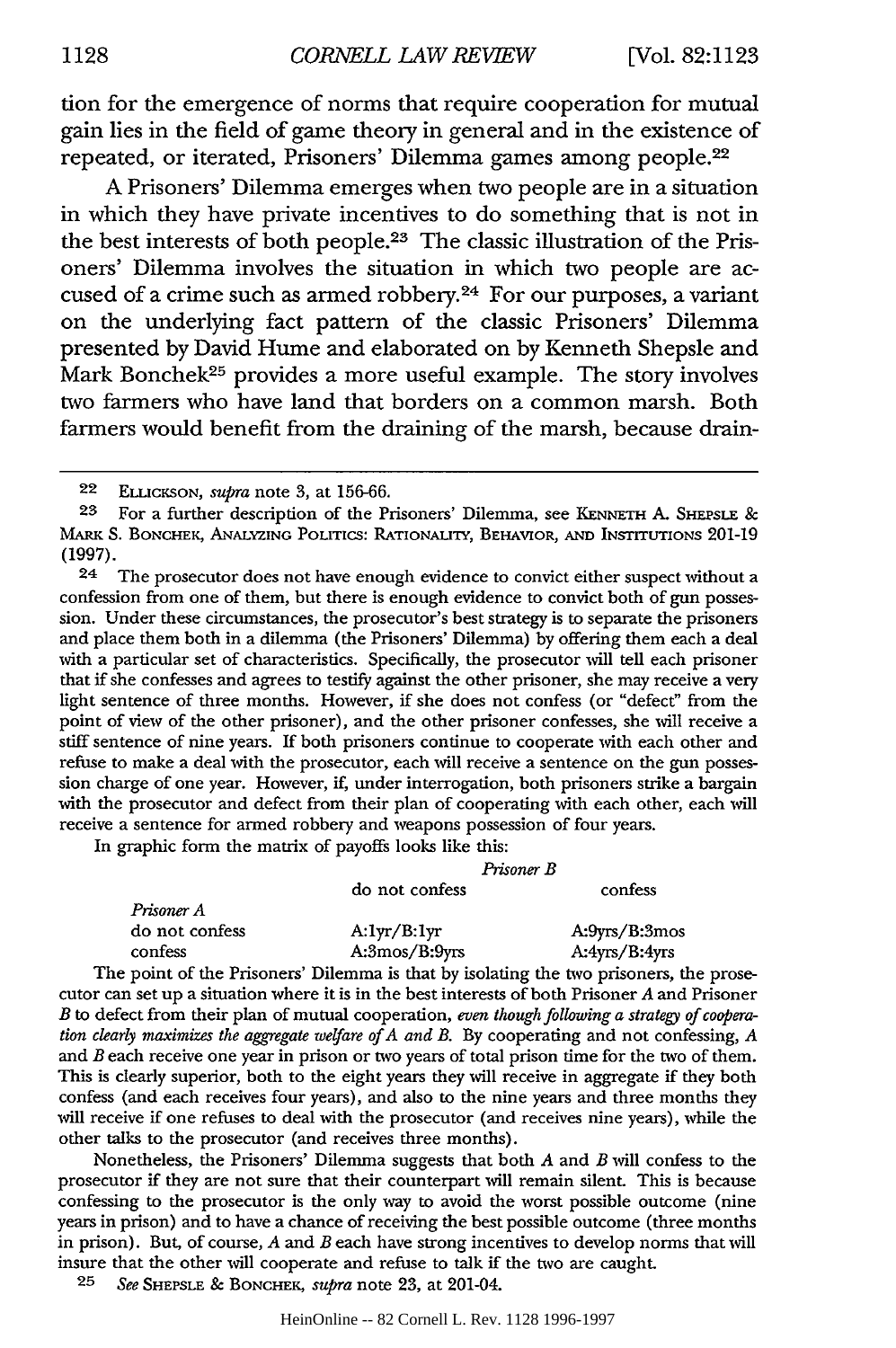ing the marsh would destroy the resident mosquito population. But, of course, any funds one farmer expends to drain the marsh will benefit the other farmer, so each has some incentive to sit back and hope the other farmer will do it.

Each farmer stands to receive units of value, called "utiles," from the draining of the pond.26 As Shepsle and Bonchek present the situation:

Suppose each of Hume's farmers valued the drained marsh at 2 utiles. If either were to take the project on by himself, the cost to him . . . would be 3 utiles. Thus, if there were only one farmer available to take on the task, then it certainly would not be worth his while. Suppose, however, that if each farmer worked 'cooperatively' with the other, then it would cost each only 1 utile. In this case each farmer would enjoy 2 utiles worth of drained marsh at a cost of but a single utile-a pretty good deal. Still, though, the best deal of all would be for the marsh to be drained entirely by the other farmer.<sup>27</sup>

As in the classic Prisoners' Dilemma, the best outcome for both farmers collectively is to cooperate by draining the pond, while the worst outcome is to do nothing. The payoff matrix for the two farmers (measured in utiles) is depicted below:

|                      | Farmer B      |                      |  |
|----------------------|---------------|----------------------|--|
|                      | Cooperate     | Do Not Cooperate     |  |
|                      | (drain marsh) | (do not drain marsh) |  |
| Farmer A             |               |                      |  |
| Cooperate            |               |                      |  |
| (drain marsh)        | A:1/B:1       | A:1/B:2              |  |
| Do Not Cooperate     |               |                      |  |
| (do not drain marsh) | A:2/B:1       | A:0/B:0              |  |

By cooperating to drain the marsh, each farmer profits by one net utile.<sup>28</sup> By refusing to cooperate, each farmer has no profit and no loss. If a farmer drains the marsh, and the other does not give assistance, the farmer performing the draining suffers a net loss of one utile, while the farmer who does nothing gains by two net utiles.

One of the most interesting features of the game theory literature is the observation that if the farmers have a series of repeated dealings with one another, they will have a strong incentive to cooperate. Where the game is iterative, the farmers will cooperate. Shepsle and Bonchek put it nicely:

HeinOnline -- 82 Cornell L. Rev. 1129 1996-1997

**<sup>26</sup>** *Id.* at 202.

**<sup>27</sup>** *Id.*

**<sup>28</sup>** Each farmer has a net increase of one utile because she receives two utiles from the draining of the marsh, but loses one utile as the cost of draining. *See id.* at 202.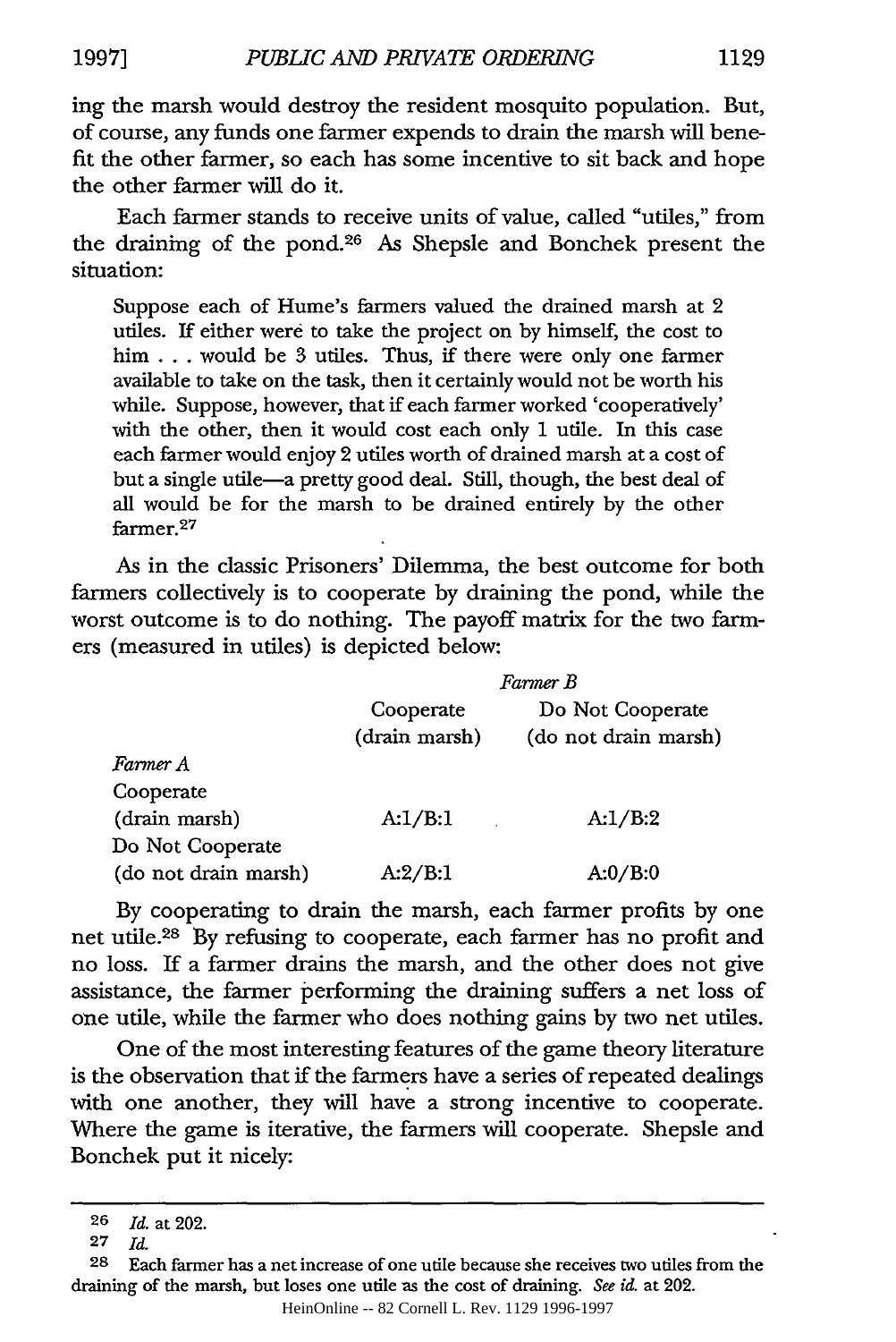*CORNELL LAW REVIEW* **1130** [Vol. **82:1123**

Most societies, however, including the one consisting of Hume's two farmers, are more enduring. They do not usually materialize for that one opportunity... Rather, this week it's the marsh that needs draining, next week it's the common fence between the farmers' fields that needs patching, the week after there is the two-man job of replacing a roof on one farmer's barn, and the week after that it's the other farmer's pond that needs to be sealed. In short, societies consist of a series of repeated (or even continuous) encounters, not one-shot plays of a game.29

Robert Axelrod observed that a very likely strategy for a person involved in a repeated game is what he called a *tit-for-tat* strategy, in which the person will cooperate the first time she deals with someone else.30 In subsequent interactions, she will refuse to cooperate only if her counter-party did not reciprocate in the cooperative effort.<sup>31</sup>

The point of the simple game theory presented here is that rational self-interest leads to cooperative behavior under a variety of conditions that are likely to exist in the real world.<sup>32</sup> Building on the idea that iterative, or repeat-play, Prisoners' Dilemmas provide incentives for cooperation for mutual gain, Ellickson has developed a hypothesis about the conditions under which welfare-maximizing norms will emerge.<sup>33</sup> Professor Ellickson cautions that societally advantageous norms may not develop outside of closely knit social groups.<sup>34</sup> A group must be closely knit in order for welfare-maximizing norms to develop because group members must have "information about norms and violations and also the power and enforcement opportunities needed to establish norms" in order to create sufficient incentives to cooperate.<sup>35</sup>

There are three problems with this analysis. First, it is not clear from Professor Ellickson's analysis what elements cause a group to be closely knit. The analysis is vague and circular. It is, as Professor **El**lickson himself observes, "unaviodabl[y]" vague because "social environments are too rich to be described in terms of a few quantifiable variables." 36 Further, it is circular because a group is closely knit when "the information pertinent to informal control circulates easily among

<sup>29</sup> SHEPSLE **&** BONCHEK, *supra* note 23, at 207.

**<sup>30</sup>** ROBERT AXELROD, THE EvoLuTION OF COOPERATION 31-33 (1984).

**<sup>31</sup>** *See id*

**<sup>32</sup>** For a thoughtful analysis of incentives resulting from repeated transactions in the business context, see Robert D. Cooter, *Decentralized Law for a Complex Economy: The StructuralApproach to Adjudicating the New Law Merchant,* 144 U. PA. L. REv. 1643, 1657-77 (1996).

**<sup>33</sup>** EL.ucKsoN, *supra* note 3, at 167-83.

<sup>34</sup> *Id.* at 173, 177-78.

<sup>35</sup> *Id* at 177.

**<sup>36</sup>** *Id.* at 178.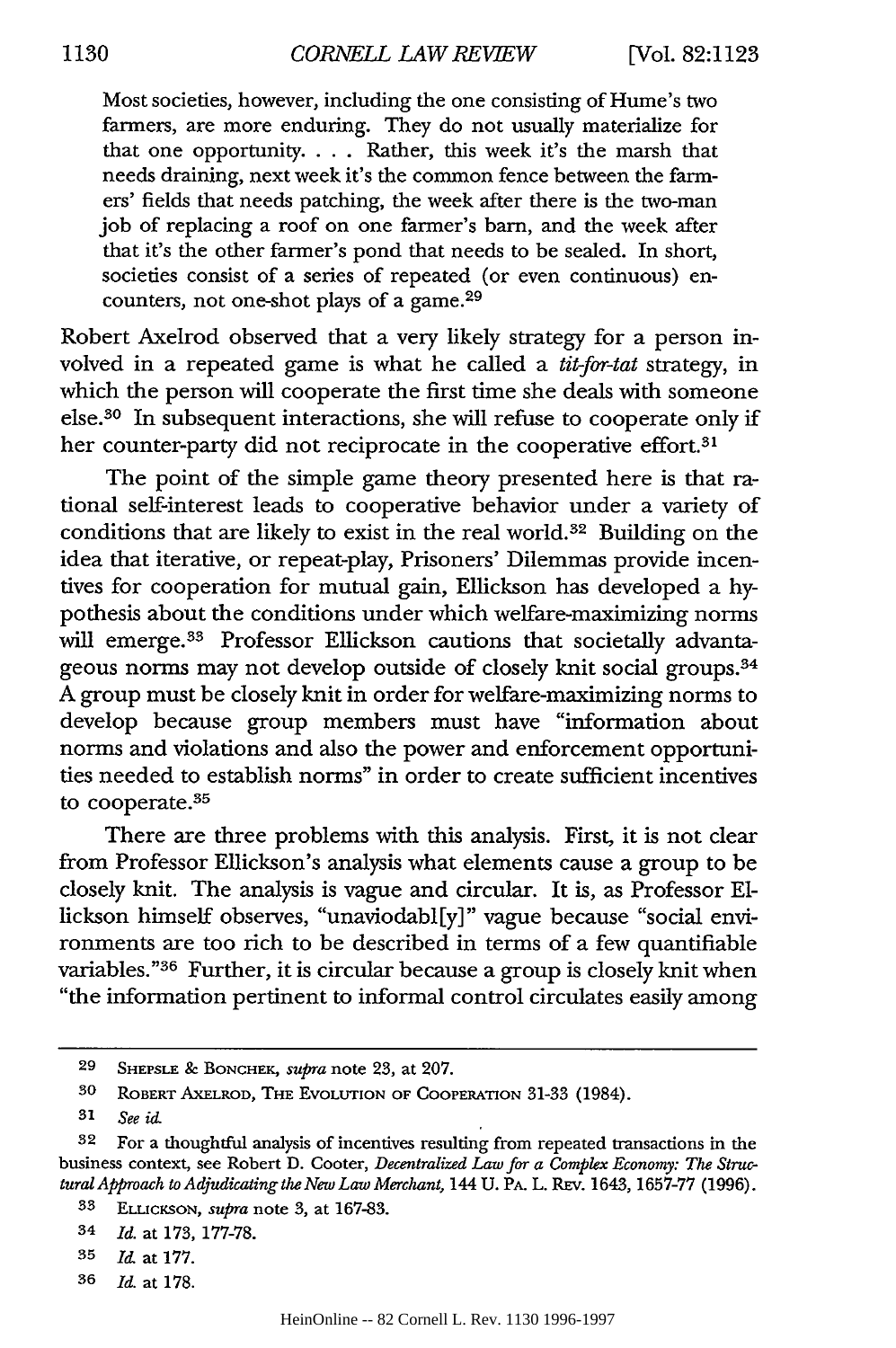them,"37 while when information circulates easily among people in a group, that group is closely knit.

A second, and more serious, problem with Professor Ellickson's analysis is that it ignores the strong incentives parties have to reveal information about themselves to others and to make informational inferences to others. To return to David Hume's example of the farmers and the marsh, even if the two farmers are not members of the same close-knit group, once the farmers see that the marsh is not being drained, each has an incentive to point out to the other that she would gain from mutual cooperation. Even though each party has an incentive to understate the value she places on dredging the marsh, if one party does not fully cooperate, Robert Axelrod's *tit-for-tat* strategy<sup>38</sup> is applicable to impose sanctions on the other party. Moreover, if the parties are involved in a series of repeated transactions, their incentives to lie to one another about the value they place on various projects will diminish.

In other words, it is the iterated nature of the relationship, rather than the closely knit nature of the parties, that leads to cooperation. Of course, it may seem that closely knit groups cooperate better, but this is likely due to the fact that, by definition, closely knit groups have more interaction with one another. It is these repeated interactions, not the closely knit nature of the groups, that lead to cooperation. Put another way, all closely knit groups are iterative, but not all iterative relationships are among members of closely knit groups. Cooperation in closely knit groups is not the result of the cohesiveness of the group, but is instead merely a consequence of repeated interactions.

The above discussion suggests a third problem with Professor **El**lickson's analysis. He fails to consider what might cause a group to become closely knit. Game theory suggests that people will form closely knit groups when they have an incentive. They will have such an incentive when they have a pattern of repeated dealings that allows them to reveal information about themselves in order to avoid entering into a pattern of escalating sanctions (tit-for-tat behavior) that will make both parties worse off. In other words, there is no reason why unrelated entities cannot simply decide to become closely knit when it is in their interest. One observes this pattern of behavior among neighbors. Two people who are not closely knit recognize immediately that becoming neighbors places them in a pattern of repeated dealings. They begin to cooperate. They become closely knit by an act of will.

**<sup>37</sup>** *Id.* at 177-78.

**<sup>38</sup>** *See supra* note **30** and accompanying text.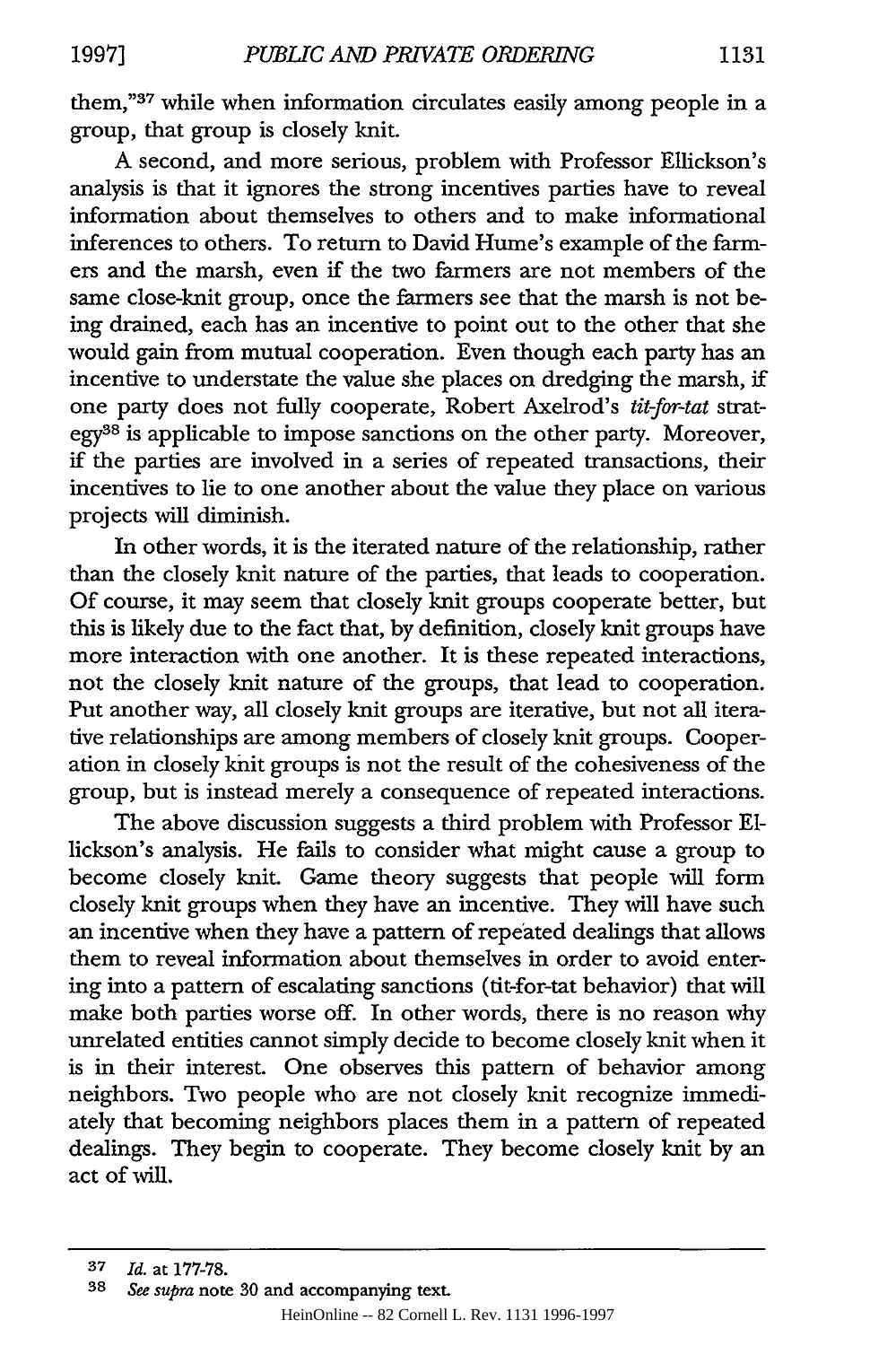Robert Putnam's recent analysis of social interactions and civic traditions among a variety of regions in Italy shows that trust (what he calls "civic community") can develop even in fairly large communities. 39 Consistent with the evolutionary analysis, people in successful societies teach their children to be cooperative in general. They do not teach their children to cooperate only with members of their tribe.

Perhaps more importantly, Professor Ellickson's argument that closely knit groups are more likely to generate welfare-maximizing norms gives rise to empirical predictions and, thus, can be tested. "The [Ellickson] hypothesis that close-knit groups generate norms that maximize the objective welfare of group members"40 implies that more closely knit societies should have more welfare-maximizing norms than do loosely knit societies. It also implies that closely knit societies, because they have more welfare-maximizing norms, should do better than more diverse societies. While it is somewhat difficult to test this hypothesis because of the paucity of truly diverse societies, even a cursory glance at the United States-the world's most diverse society and its most successful economy-casts some doubt on Professor Ellickson's idea that only closely knit groups are likely to develop welfare-maximizing norms.

#### II

# THE SUPPLY AND DEMAND OF LEGAL RuLEs

One can unpack Professor Ellickson's important contribution to the literature on the spontaneous creation of law into four major points. First, he points out that academics have overemphasized the importance of formal legal rules to the detriment of spontaneouslygenerated norms. In a wide variety of contexts, law is not necessary, either to maintain social order or to promote human flourishing.<sup>41</sup>

Second, he observes that the norms that are generated spontaneously in a wide variety of settings are generally welfare-enhancing; they systematically improve the overall well-being of the members of the societies that embrace them. There is little to no evidence of welfarereducing norms.42

Third, Professor Ellickson observes that there are a variety of formal and informal sanctions that exist outside of the formality of law which serve to control participant conduct.<sup>43</sup> A pattern of gradual es-

43 *Id.* at 211-24.

**<sup>39</sup>** ROBERT D. **PUTNAM, MAKING** DEMOCRACY WORK: **Civic TRADITIONS IN** MODERN ITALY 15 **(1993).**

**<sup>40</sup>** ELLICKSON, *supra* note 3, at 267.

<sup>41</sup> **1&** at 126-27.

<sup>42</sup> *Id.* at 267-70.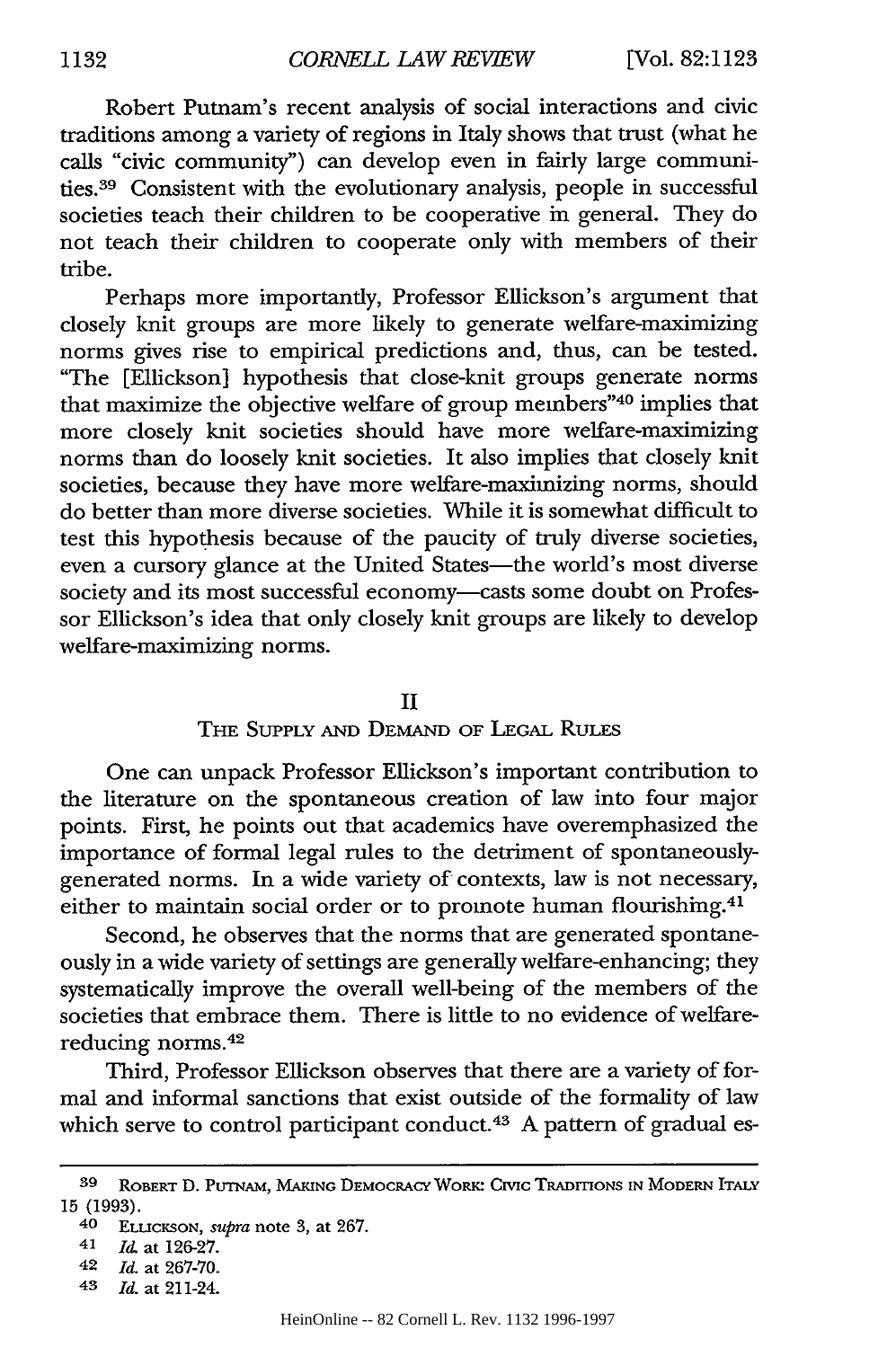calation of force from gossip to rebuke to mild force to strong force exists in a stunningly wide variety of social control systems, from the lobstermen of Maine<sup>44</sup> to the cattlemen of Shasta County, California.<sup>45</sup>

Finally, as discussed above, Professor Ellickson suggests that his theory about norms may be limited to closely-knit groups. For the reasons catalogued previously, groups generally, and not just closely knit groups, develop norms of social control. Put another way, the critical element in the analysis is the pattern of repeated dealings among people, not the fact that they are closely-knit. The patterns of repeated dealings among people in the same profession, or living in the same area, or dealing with the same problems, cause them to become closely knit when it is in their interest.

This analysis raises the question of why we need legal rules if norms do such a good job maximizing group welfare. Professor **El**lickson himself gives three reasons for preferring law to norms, at least in certain circumstances.46 First, Professor Ellickson asserts that spontaneously-generated, welfare-maximizing norms may not do an adequate job of serving the ends of corrective or distributive justice.<sup>47</sup> Second, Professor Ellickson worries that certain norms that increase welfare within a group may harm people outside the group.<sup>48</sup> Finally, he is concerned that law is needed to establish the set of foundational entitlements within a particular society.49

Robert Cooter, in his discussion of'the 'jurisprudence of social norms,"50 suggests other reasons for the state's role in the enforcement of norms. Because the state enforces the norm through impartial court judgment, Professor Cooter asserts that state enforcement is more "certain" than private efforts to coerce behavior.<sup>51</sup> Similarly, since the state can utilize its "monopoly on official use of force," state enforcement is more "secure."<sup>52</sup> Perhaps most importantly, state enforcement can reduce private enforcement costs, thus "pulling in" more private enforcement. The threat of public enforcement may cause people to conform to norms, fearing that private individuals will

**51** *Id.* (manuscript at 39). For Professor Cooter's recommendation for norm enforcement through the courts, see Cooter, *supra* note **32,** at **1695.**

<sup>44</sup> **SeeJAMES M.** ACHESON, THE LOBSTER GANGS OF MAINE 74 (1988).

<sup>45</sup> *See* ELLUCESON, *supra* note 3, at 40-64.

**<sup>46</sup>** *Id.* at 283-84.

<sup>47</sup> *Id.*

<sup>48</sup> *Id.* at 284.

<sup>49</sup> *Id.*

**<sup>50</sup>** Robert **D.** Cooter, *Law From Order, in* **A** NoT-So-DISMAL **SCIENCE:** A BROADER **BRIGHTER** APPROACH TO **ECONOMIES AND SOCIETIES** (J. Mancur Olson & S. Kahkonen eds., forthcoming **1998)** (manuscript at 38, on file with author).

**<sup>52</sup>** Cooter, *supra* note **50** (manuscript at 39).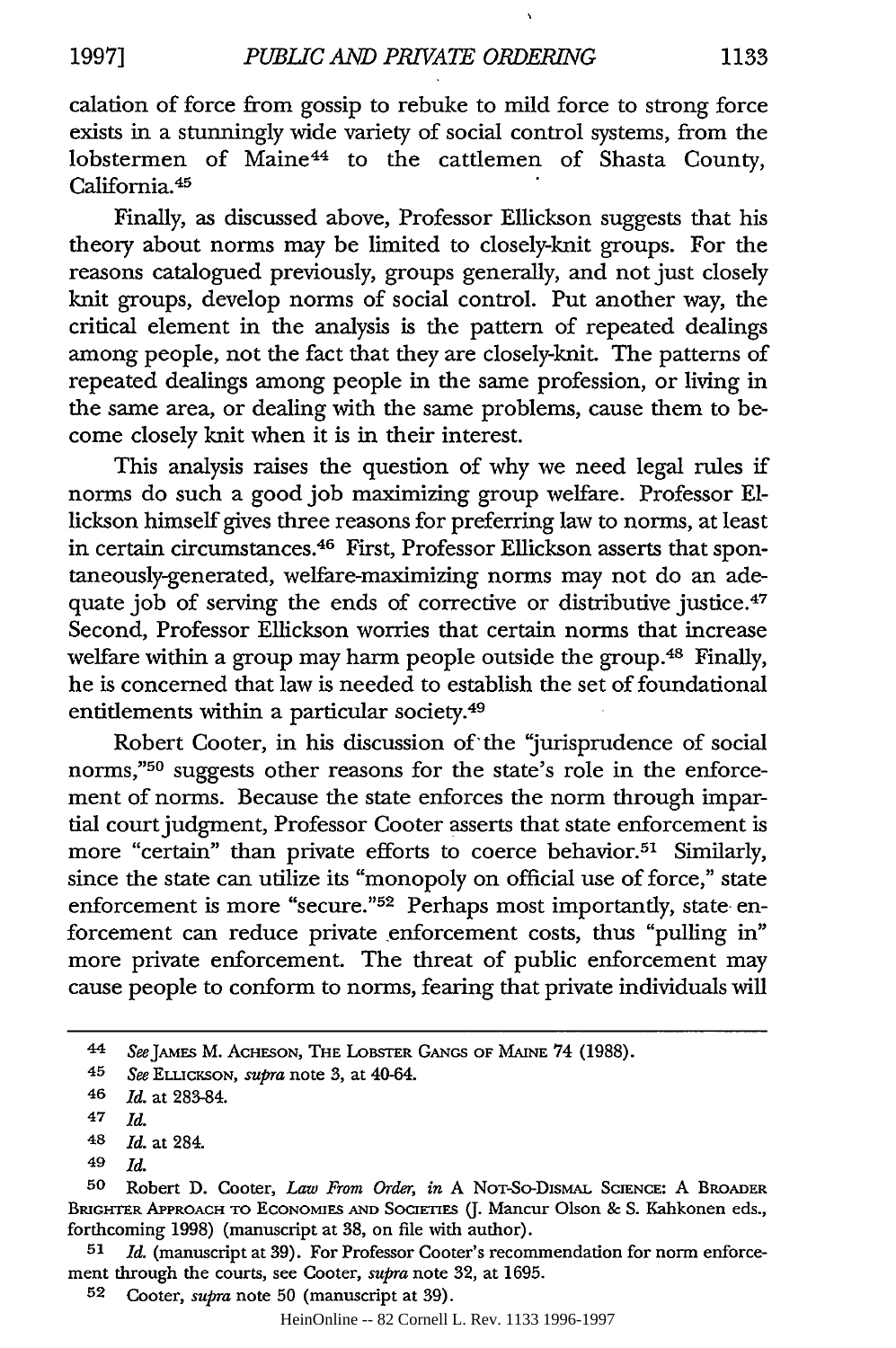seek to enforce the state-supported norm.<sup>53</sup> Although state enforcement must conform to the pre-existing social norms, "state enforcement of social norms can increase private cooperation and production."<sup>54</sup>

While these normative observations are useful in that they suggest some reasons why legal rules should exist in a perfect, platonic world, they provide little explanation for why legal rules actually exist as a positive matter. Drawing on the lessons of public choice analysis, I argue in this part of the Article that the legal rules we actually observe are not necessarily the same as the legal rules that we might want or need.

Public choice, or the economic theory of regulation, focuses on the similarities between politics and markets.<sup>55</sup> The political world is modeled as a brokerage system, in which politicians survive and flourish in a competitive political environment by maximizing the political support they receive. Interest groups tend to dominate the political process. Such groups form in order to demand legislation from politicians who serve as brokers between the legislation suppliers (taxpayers) and the interest group coalitions who demand legislative favors. These groups are those whose costs of organizing are less than the value of the benefits they receive from politicians, who provide benefits in the form of favorable legislation, paid for by groups that are not as well organized. As Robert Tollison has observed,

[T] he supply of legislation is an inverse demand curve. Those who "supply" wealth transfers are individuals who do not find it cost effective to resist having their wealth taken away. In other words, it costs them more than one dollar to resist having one dollar taken away. This concept of a supply curve of legislation or regulation suggests that the costs of political activity to some individuals exceed the potential gains (or avoided losses). The supply of legislation is, therefore, grounded in the unorganized or relatively less-organized members of society.<sup>56</sup>

In other words, legal rules exist, even where they are unnecessary and inefficient, because well-organized interest groups demand them from politicians. That is, people with similar interests, including business interests, are likely to have patterns of repeated dealings. As Pro-

**<sup>53</sup>** *Id.*

<sup>54</sup> *Id.* (manuscript at 43). Professor Cooter elaborates on his assertion that state enforcement increases efficiency in his article describing the "market modemization of law." Robert D. Cooter, *The Theory of Market Modernization of Law,* 16 **INr'L** REv. L. **&** EcoN. 141 **(1996).**

**<sup>55</sup>** *See* ROBERT **E.** McCORMICK & ROBERT **D.** ToLLIsoN, PoLrcICIANs, LEGISLATION **AND** THE ECONOMw- **AN** INQUIRY INTO THE INTEREST-GRouP THEORY OF GOVERNMENT **7-12** (1981).

**<sup>56</sup>** Robert **D.** Tollison, *Public Choice and Legislation,* 74 **VA.** L. REv. 339, 343 (1988) (footnote omitted).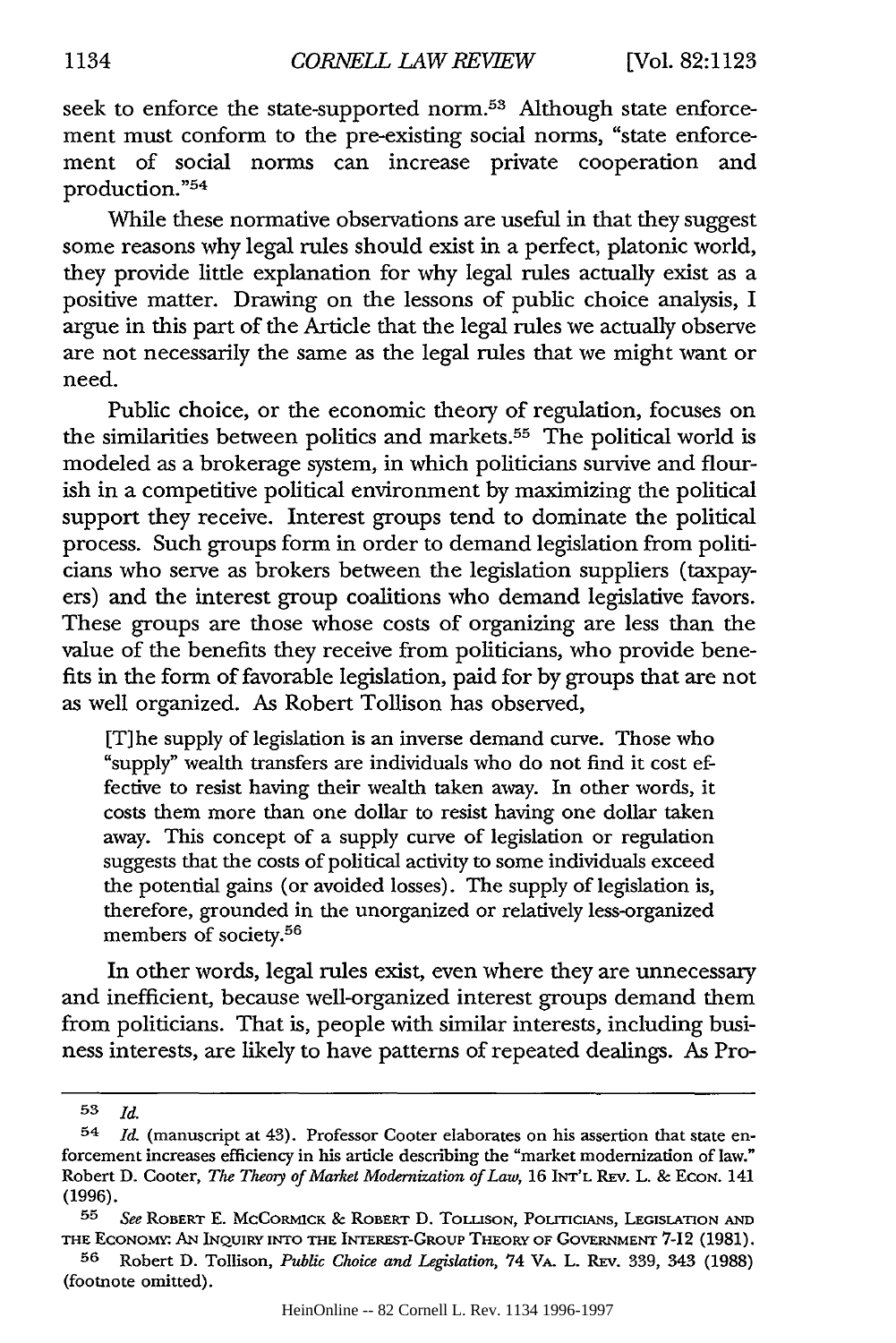fessor Ellickson's work suggests, these repeated dealings cause people to come together to work out arrangements that will increase their joint welfare. One way that people can maximize their joint welfare is to galvanize into an interest group coalition that lobbies Congress for wealth transfers.

A good example of this process at work concerns the interaction of the rules of the Securities and Exchange Commission and the New York Stock Exchange. The New York Stock Exchange (NYSE) is a private, for-profit organization that serves as a forum for people who wish to buy and sell securities. The NYSE's success-indeed its survival in the face of constantly increasing competition from rival trading forums-depends on its ability to attract companies to list their shares on the Exchange, which in turn depends on investors' willingness to engage in transactions on the NYSE. Consequently, the NYSE has a strong incentive to develop rules that protect investors. For this reason, even prior to the passage of the securities laws, NYSE member firms (and also firms belonging to certain other stock exchanges) "had to submit balance sheets and income statements to the Exchange" and subject themselves to audits by independent accountants. <sup>57</sup>

As a result of this analysis, one might wonder why Congress passed the mandatory disclosure laws in 1933 and 1934, which basically codified the pre-existing rules of conduct applied to NYSE member firms. George Benston made this point and an additional point:

One could also argue that the disclosure policy followed by corporations in the absence of legislation is in the best interests of their stockholders. If management believed that the marginal revenue to the stockholders as a group from disclosure would exceed the marginal cost of preparing and supplying the information, they would disclose their financial and other data.<sup>58</sup>

In other words, the practical effect of the securities laws was to extend to unlisted firms the disclosure requirements, which organized

**<sup>57</sup>** GeorgeJ. Benston, *Required Disclosure and the Stock Market: An Evaluation of the Securities Exchange Act of 1934,* 63 AM. EcoN. REv. 132, 133 (1973).

**<sup>58</sup>** *Id.* at 133-34. Professor Benston goes on to describe the costs and benefits as follows:

The marginal revenue might include the savings to stockholders of not having to gather the data privately, the reduced cost of capital to the firm if prospective stockholders' uncertainty about the firm were reduced, improvement in the marketability of the firms' shares if investors desired financial information, etc. The marginal costs of disclosure might include the cost of preparing and distributing the statements, the costs incurred in informing competitors, suppliers, customers, and government officials, and the cost of misinforming stockholders when accounting statements report economic events incorrectly or inadequately (as when all research and development and advertising expenditures are charged to expense currently).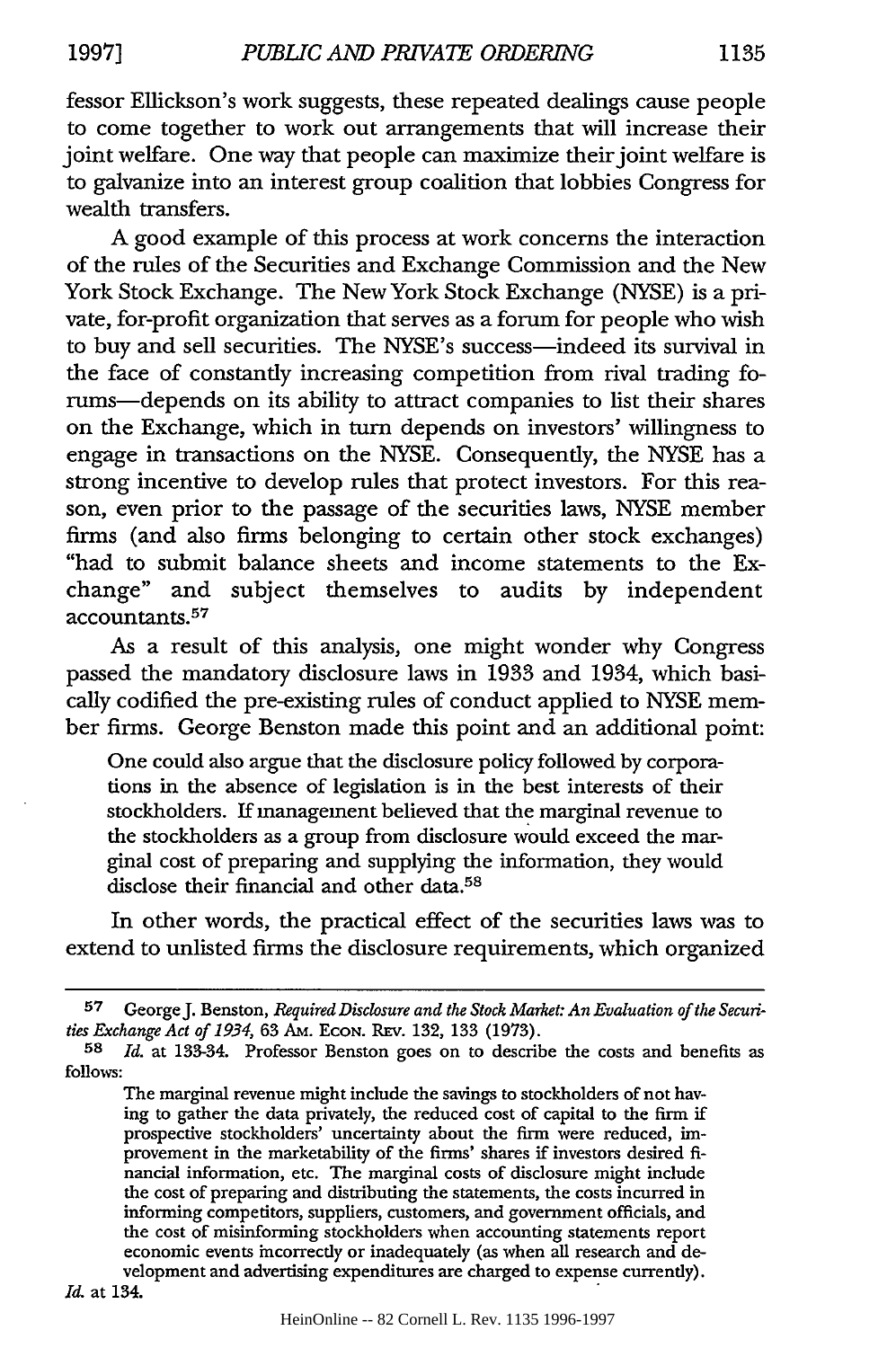exchanges, such as the NYSE, already imposed on member firms. These unlisted firms tended to be smaller, and for them, unlike for larger firms, a cost-benefit calculation of the kind Professor Benston described would likely result in a rational decision not to disclose the kind of information that the SEC required because the benefits (in terms of lower borrowing costs) would not be worth the costs.

The new SEC requirements deprived many firms' access to the public capital markets because the costs of going public increased due to the new disclosure burdens. As George Stigler observed, "many more new companies used the market in the 1920's than in the 1950's-from one viewpoint a major effect of the S.E.C. was to exclude new companies."<sup>59</sup> Holding levels of capital constant, the reduction in competition benefited the larger (more politically powerful) firms that were NYSE members.

What is interesting about the story of the SEC's mandatory disclosure rules is that it shows not only that group norms (here the norms of the NYSE) maximize the joint welfare of group members, but also that extending these rules beyond the relevant group can cause significant harm. Moreover, this anecdote also illustrates the public choice theory prediction that there will be a strong demand for legal rules even where the norms generated by private ordering are producing enviable results. <sup>60</sup>

The above example was not intended to suggest that government action produces all harms and no corresponding benefits. After all, the government-mandated disclosure of information by all firms wishing to make a public offering of securities has benefits. The problem is that the costs probably outweigh the benefits, particularly when one considers that, of the many small companies that lost access to the public capital markets, some might have been wildly successful. Nor was the point of the above example that the net costs of all government programs outweigh the net benefits. This is clearly not the case. Rather, the point is that government action involves costs as well as benefits, and that, due to the interest-group nature of the political process, the costs often outweigh the benefits.

However, it is still important to stress that the benefits of some government programs outweigh the costs. For example, government programs that protect property rights, $61$  or that invigorate informal control so that people can obtain order without law,<sup>62</sup> or that produce

**<sup>59</sup>** GeorgeJ. Stigler, *Public Regulation of the Securities Market,* 37J. Bus. 117, 122 (1964).

**<sup>60</sup>** For an excellent description of the institution of strong legal rules in the anti-discrimination context, where private norms would suffice largely on their own, see Robert Cooter, *Market Affirmative Action,* 31 **SAN DIEGO** L. REv. 133 (1994).

**<sup>61</sup>** *See* MCCORMICK **&** TOLLISON, *supra* note 55, at 4.

**<sup>62</sup>** *See* **ELLICKSON,** *supra* note 3, at 284-86.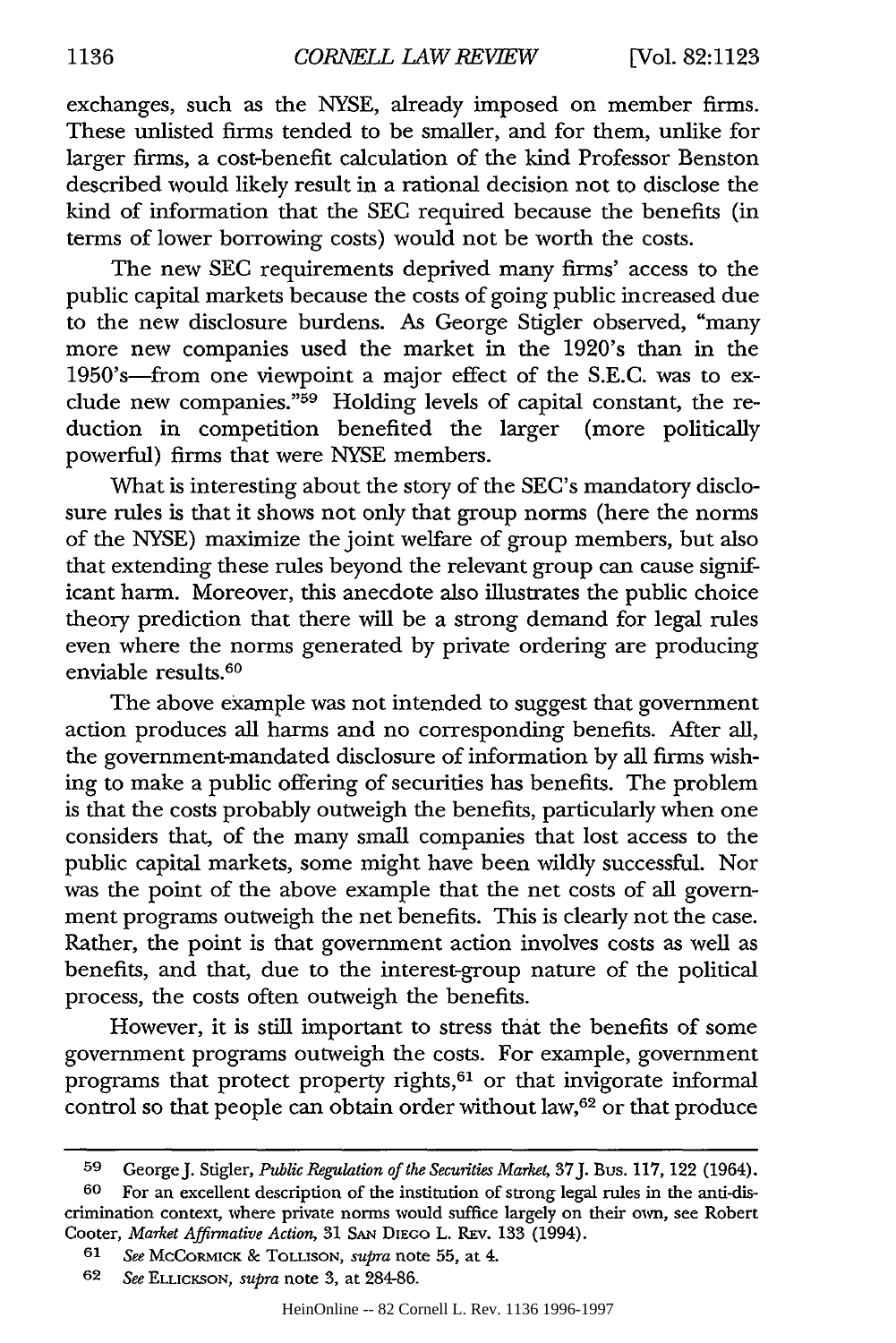public goods under certain limited conditions,<sup>63</sup> all suggest a useful

role for government. The legislature produces bad laws to appease interest-group coalitions, which trade political support for favorable legislation. The legislature produces good laws for the same reasonsometimes the laws interest-group coalitions demand happen to coincide with the public interest. Law coincides with the public interest where the law that produces the greatest political support for legislators also produces the greatest welfare for society.

Law will also tend to coincide more with the public interest where there are close substitutes for existing rulers:

The ruler always has rivals: competing states, or potential rulers within his own state.... Where there are no close substitutes, an existing ruler will be characterized as a despot, a dictator, or an absolute monarch. The closer the substitutes, the fewer degrees of freedom the ruler possesses, and the greater the percentage of incremental income that will be retained by the constituents. $64$ 

Similarly, where the information and transaction costs of displacing incumbent leaders is low, as in multi-party democracies with strong protections for freedom of the press and low information costs of displacing existing rulers, the economy will tend to grow faster than where despotic leadership and few civil liberties exist.<sup>65</sup>

#### III

#### THE SUBJECTIVE INDETERMINACY OF LEGAL RULES

An implication of the above analysis is that politicians, bureaucrats, and interest groups have a strong incentive to disguise their rent-seeking activities.66 Interest groups are only able to use the government to obtain wealth transfers from society as a whole because the information and transaction costs to private citizens of discovering and eliminating rent-seeking by interest groups are prohibitively expensive. Put another way, people suffer from the collective action problems of rational ignorance and free-riding.

**<sup>63</sup>** It is wrong to assert, as Pigou did, that government intervention is warranted to cure market failure. **A.C.** PGou, THE ECONOMIcs **OF** WELFARE (1932). Rather, government intervention is warranted only where the benefits outweigh the costs, taking into account the possibility of using nongovernmental alternatives. In situations where private arrangements are likely to fail, and where the supposed "beneficiaries" of the relevant legislation can monitor at low cost the performance of governmental actors, there may be a case for governmental action.

<sup>64</sup> Douglass **C.** North, *A Framework for Analyzing the State in Economic History,* 16 EXPLO-RATIONS ECON. HisT. 249, 255 (1979).

**<sup>65</sup>** *See* Thomas R. Lansner, *Out of Africa,* WALL ST. J., Dec. 10, 1996, at A22; Enrico Colombatto &Jonathan Macey, Information and Transaction Costs as the Determinants of Tolerable Growth Levels (Dec. 1996) (unpublished manuscript, on file with author).

<sup>66</sup> *See* FRED S. MCCHESNEY, MONEY FOR NOTHING 39 (1997).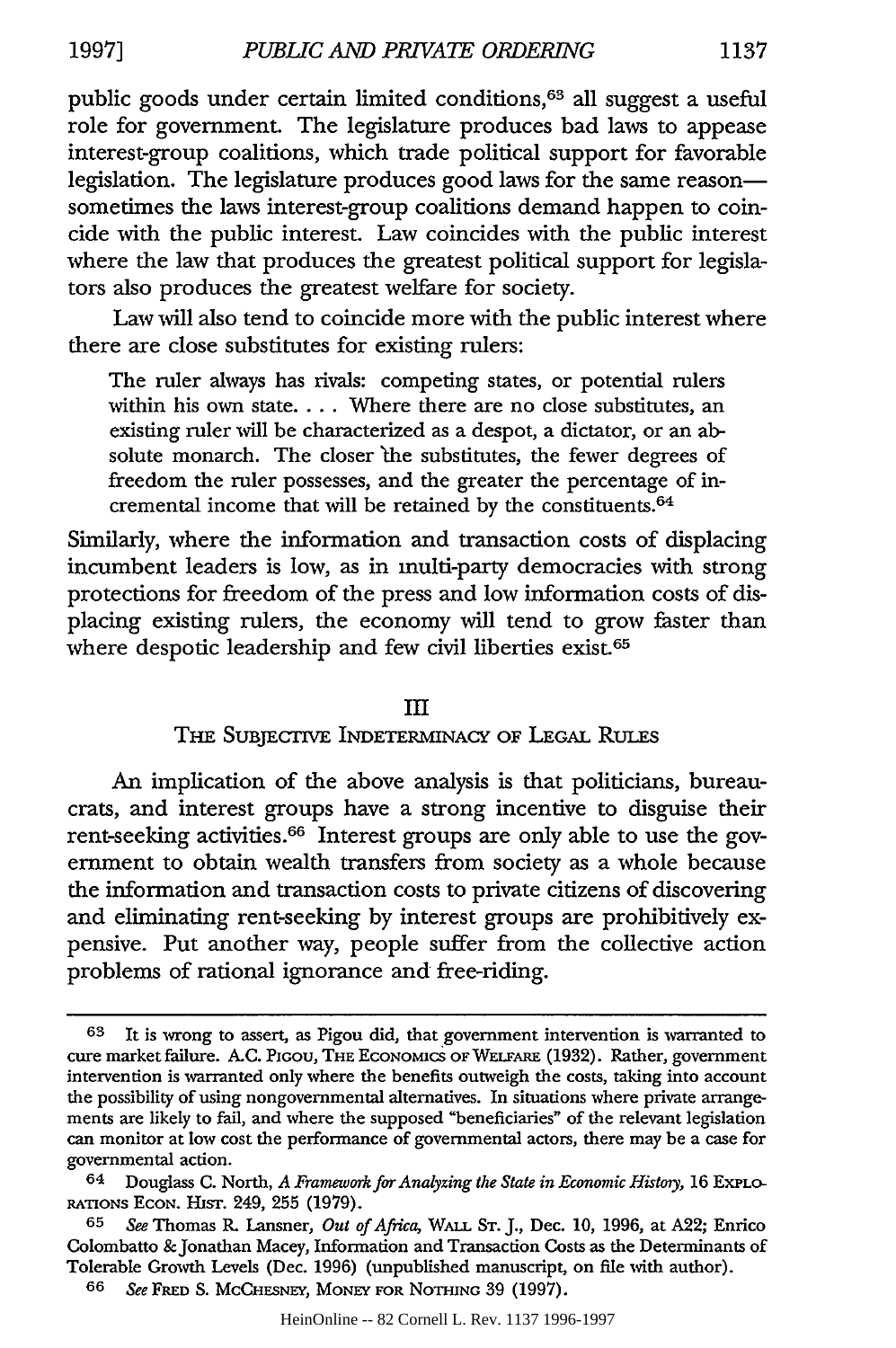Rational ignorance refers to the fact that it simply is not rational for someone to spend more that \$100 in order to discover and stop a piece of legislation that is only going to impose a cost of \$90 on that person. That is why interest-group oriented wealth transfers tend to involve concentrated benefits and diffuse costs.

Free-riding refers to the fact that, because the rewards of legislation benefiting the general public are spread among everyone in the population, individual members of the public lack sufficient incentives to promote public interest laws because the promoters themselves must absorb all of the promotion costs. Hence the enacted laws will tend to benefit whichever small, cohesive special interest groups lobby most effectively, because such small, cohesive groups can more easily resolve their free-rider problems. 67 As Richard Posner has observed, "the fewer the prospective beneficiaries of a regulation, the easier it will be for them to coordinate their efforts to obtain the regulation."<sup>68</sup> For example, milk price supports harm everybody who buys milk. The small, cohesive lobby of milk producers nonetheless is able to obtain these subsidies because the stakes are so small that it is not worth it for individual consumers to complain. <sup>69</sup>

Because politicians must maximize their political support to stay in office, they have an incentive to search for issues in which the winners (special interest groups) are easily identified, while it is difficult to identify the losers (the general polity).70 By masking the true purpose of a statute and claiming that it is actually in the public interest, legislators and interest groups lower the costs of passing statutes that transfer wealth to themselves. That is why, whenever a new law is passed, "the question whether the legislative action has a public purpose is always one that the legislature purports to have decided affirmatively."71

As Mancur Olson has observed, passage of costly legislation to protect the professions by erecting inefficient barriers to entry has been facilitated by the "susceptibility of the public to the assertion that a professional organization... ought to be able to determine who is 'qualified' to practice the profession."72 And as I have observed in another context:

**<sup>67</sup>** *See* **MANCUR** OLSON, THE RISE **AND** DECLINE OF NATIONS: ECONOMIC GROWTH, **STAG-**FLATION, AND SOCIAL RIGIDITIES 18, 41 (1982).

<sup>68</sup> Richard A. Posner, *Theories of Economic Regulation*, 5 BELL J. ECON. & MGMT. SCI. 335, 345 (1974).

<sup>69</sup> *See* 7 U.S.C. § 1446(c)-(d) (1994) (authorizing milk price supports).

**<sup>70</sup>** *See* MCCORMICK & TOLLISON, *supra* note 55, at 17.

<sup>71</sup> Jerry L. Mashaw, *Constitutional Deregulaton: Notes Toward a Public, Public Law,* 54 TUL. L. REV. 849, 868 (1980).

**<sup>72</sup> OLSON,** *supra* note *67,* at 35.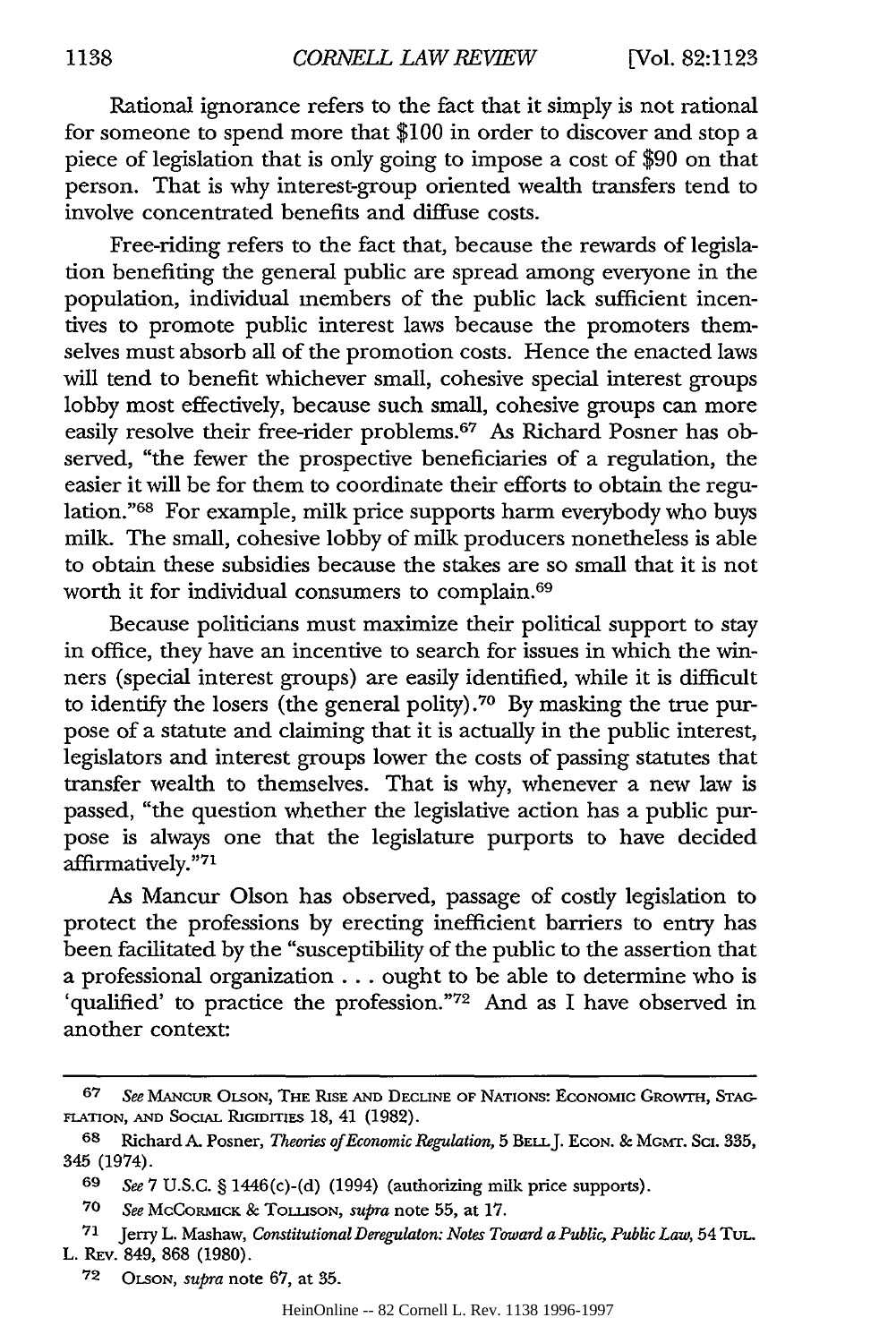Where it is difficult to discern the nature of the wealth transfer embodied in a particular statute, loss of public support will be a small part of a legislator's cost calculation. Interest groups and politicians have incentives to engage in activities that make it more difficult for the public to discover the special interest group nature of legislation. This often is accomplished by the subterfuge of masking special interest legislation with a public interest facade. To the extent that this can be carried out successfully, the political costs to legislators of enacting special interest legislation will decline.<sup>73</sup>

The point here, of course, is that it is impossible to rely on a legislature's own pronouncements, either in the text of statutes themselves or in legislative history, in order to differentiate legitimate, public-regarding legislative enactments from illegitimate, amorally redistributive wealth transfers.74

Indeed, public choice theory suggests that the legislature itself may not even know the social welfare consequences of the statutes it passes. After all, according to public choice theory, well-organized interest group coalitions influence the political process through campaign contributions, honoraria for speaking engagements, outright bribes, and other forms of political support.<sup>75</sup> Special-interest groups can influence even the most honest, well-meaning Congressman. Due to the rational interest and free-rider problems, poorly organized members of the general public have limited incentives to inform themselves-and, consequently, their elected officials-of the consequences of most legislation. The same free-rider and rational ignorance problems plague individual congressmen and limit their accumulation of information.

Over a wide range of issues, interest groups can shape the outcomes the legislative process generates simply because they control the flow of information to legislators on particular issues. This control of information, particularly regarding complex issues, enables interest groups to "distort congressmen's thinking on an issue-normally all an interest group needs to achieve its ends."76

In other words, the information and transaction costs involved in obtaining and using information about legislative issues results in the passage of special interest legislation by legislators who really believe they are acting in the public interest. The fact that all legislation, by definition, has some supporters heightens the problem. Preferences

**<sup>73</sup>** Macey, *supra* note 1, at 232 (footnote omitted).

<sup>74</sup> Judge Posner coined the term "amorally redistributive." Richard *A.* Posner, *Economics, Politics, and the Reading of Statutes and the Constitution,* 49 U. CHI. L. REv. 263, 268 (1982).

**<sup>75</sup>** *See* Gregg Easterbrook, *What's Wrong With Congress7,* ATANTc MONTHLY, Dec. 1984, at **57,** 70-72.

**<sup>76</sup>** *Id.* at **70.**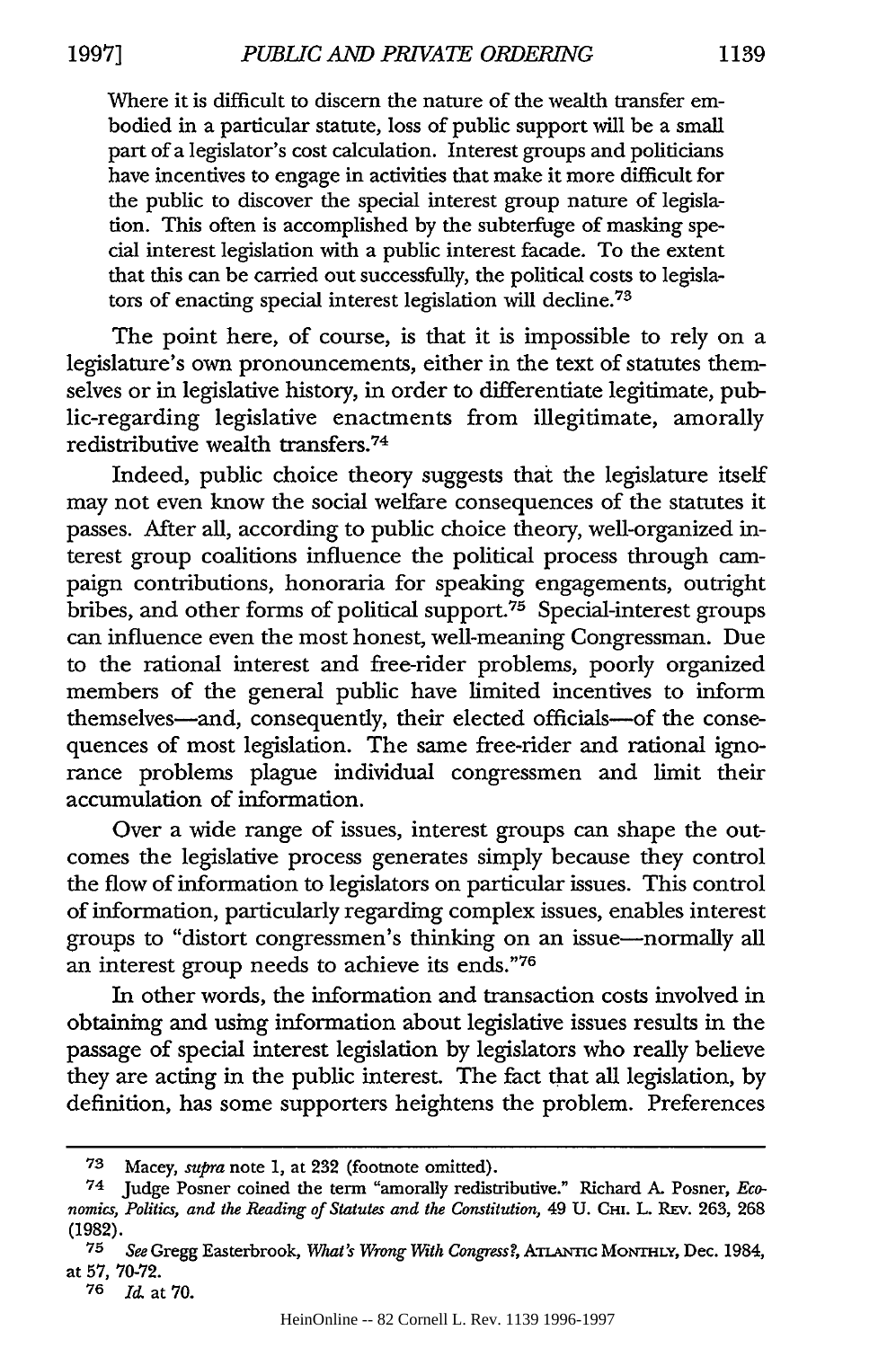differ, and even reasonable, well-informed people will disagree over the value of some legal rules.

Moreover, the same organizational advantages that enable interest groups to shape Congress's preferences on issues also enable such groups to shape public opinion through the use of advertising and public relations, and to shape judicial opinion through the use of lawyers.

For all of these reasons, even legitimate legal systems create illegitimate as well as legitimate legal rules. On their face, it is simply impossible to distinguish the legitimate legal rules from the illegitimate ones. Any attempt by judges to do so is likely to result in mistakes of over-inclusiveness and under-inclusiveness. Mistakes of overinclusiveness occur when judges mistakenly strike down welfare-enhancing statutes. Mistakes of under-inclusiveness occur when judges mistakenly uphold welfare-reducing statutes.

Proponents of judicial activism are simply those who prefer mistakes of judicial over-inclusiveness to mistakes of judicial under-inclusiveness. Proponents of judicial restraint simply prefer mistakes of judicial under-inclusiveness to mistakes of judicial over-inclusiveness.

#### IV

#### **JUSTIFYING A** PREFERENCE FOR PRIVATE **ORDERING**

The above discussion suggests a strong basis for preferring private ordering in the form of informal social controls developed through norms to formal legal rules, even in legitimate, democratic regimes: private ordering generates substantive legal principles that are superior to those that the state produces.

Generally, private ordering is justified because it provides a more efficient allocation of capital and labor than central planning. The major lesson provided by the collapse of socialism in the former Soviet Union and elsewhere is that, in the information age, socialism cannot generate enough wealth to maintain a sufficient level of political and social support for incumbent politicians.<sup>77</sup> Moreover, because informal norms generate outcomes that are generally welfare-enhancing, while law *at best* generates outcomes that are mixed (and tend strongly towards the welfare-reducing), informal norms should come with a strong presumption of legitimacy. Formal legal rules are likely to be inefficient at best and amorally redistributive at worst. Thus, under a wide range of circumstances, such as when society is interested in maximizing utilitarian considerations, and when society is interested in resolving standard legal disputes within groups, lawmakers are un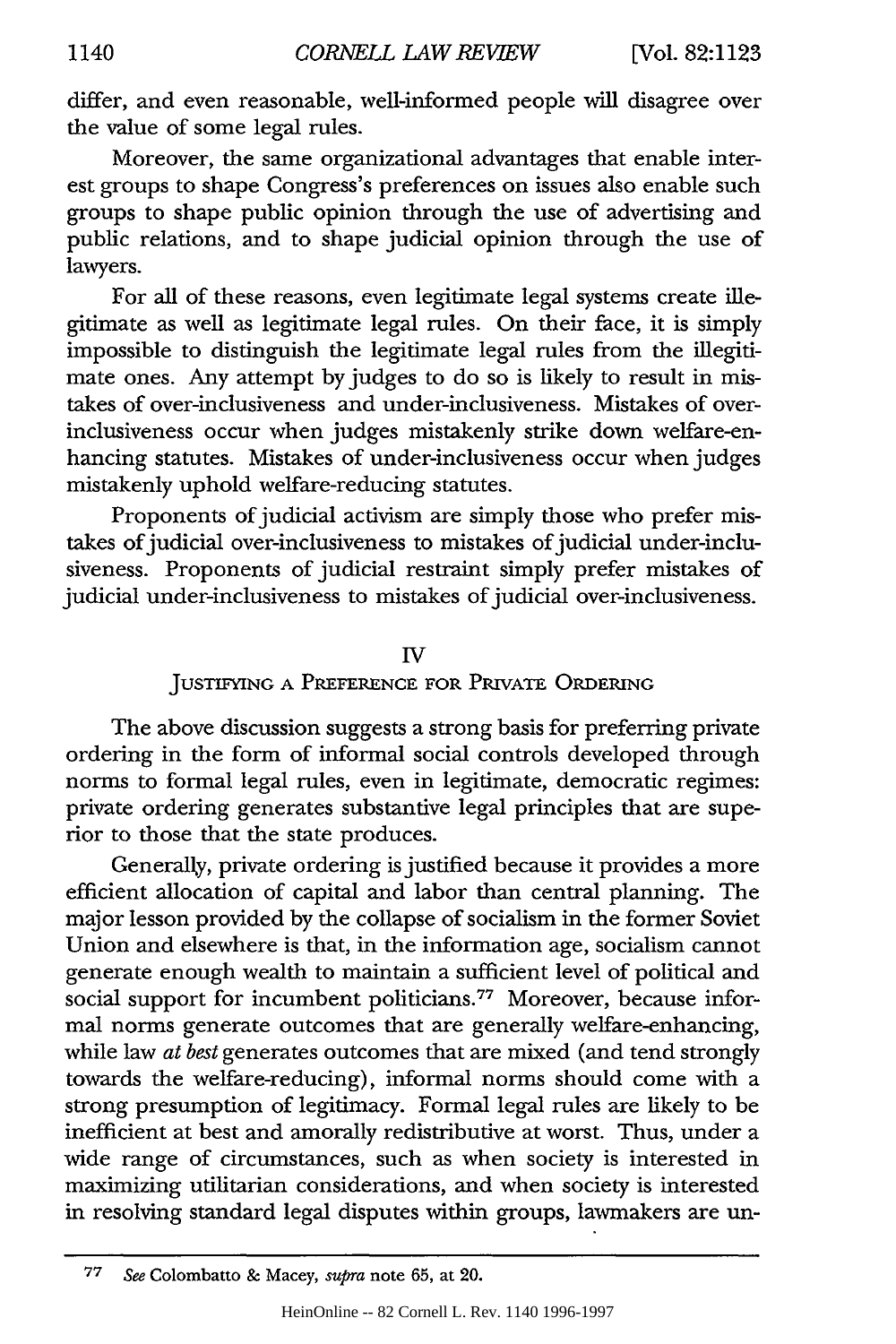likely to improve upon the customary rules the group develops through voluntary, private interaction.<sup>78</sup>

In the wake of Professor Ellickson's analysis, together with the public-choice critique of public law presented here, the only serious objections to the idea that private ordering is superior to public ordering are: (1) private ordering will not give sufficient weight to redistributive concerns, and (2) private ordering will not alter the initial entitlements that people have even though these initial entitlements may be. unjust.

In analyzing these objections to the system of private ordering, it is important to realize that the relevant question is *not* whether private ordering achieves what could be regarded as perfectly just redistributive outcomes. Rather, in deciding whether to allocate responsibility for redistribution to private ordering, the relevant question is whether private ordering reaches a result that is superior to the result public ordering reaches.<sup>79</sup>

The answer to this question is by no means clear, but three points are relevant in thinking about the issue. First, just as much legal scholarship tends to overemphasize the role of law<sup>80</sup> as a substitute for norms *qua* a mechanism of social ordering, so too does legal scholarship systematically tend to underestimate the extent to which the private sector can accomplish wealth redistribution successfully. For example, social-science experimentation shows that people tend to share equally the gross proceeds received in bargaining games.<sup>81</sup> Importantly, people's norms about sharing often cause them to make redistibutions where they think that initial distributions of property rights are unfair.82 This evidence strongly suggests that private ordering does give weight to redistributive concerns and that private ordering alters the initial entitlements that people have where such initial entitlements are not thought to be just.

Moreover, not only are people charitable, but private efforts to help the neediest in society, in fact, "have been much more successful than the federal government's failed attempt at charity."83 Private charities are far more flexible than public charity, and can therefore tailor their approaches to the individual circumstances of the people they are trying to help in ways that government cannot. Government can demand reciprocal promises from aid recipients where appropriate. The government can terminate benefits after a particular period,

**<sup>78</sup>** *See ELLICKSON, supra* note 3, at 283.

**<sup>79</sup>** Professor Ellickson appears to miss this point. *Id.* at 283-84.

**<sup>80</sup>** *See id.* at 280-81.

**<sup>81</sup>** *See* Hoffman & Spitzer, *supra* note 14, at 275-84.

**<sup>82</sup>** *See id.*

**<sup>83</sup> MICHAEL TANNER, THE END OF** WELFARE: FIGHTING POVERTY **IN THE CIVIL SOCIETY** 134 **(1996).**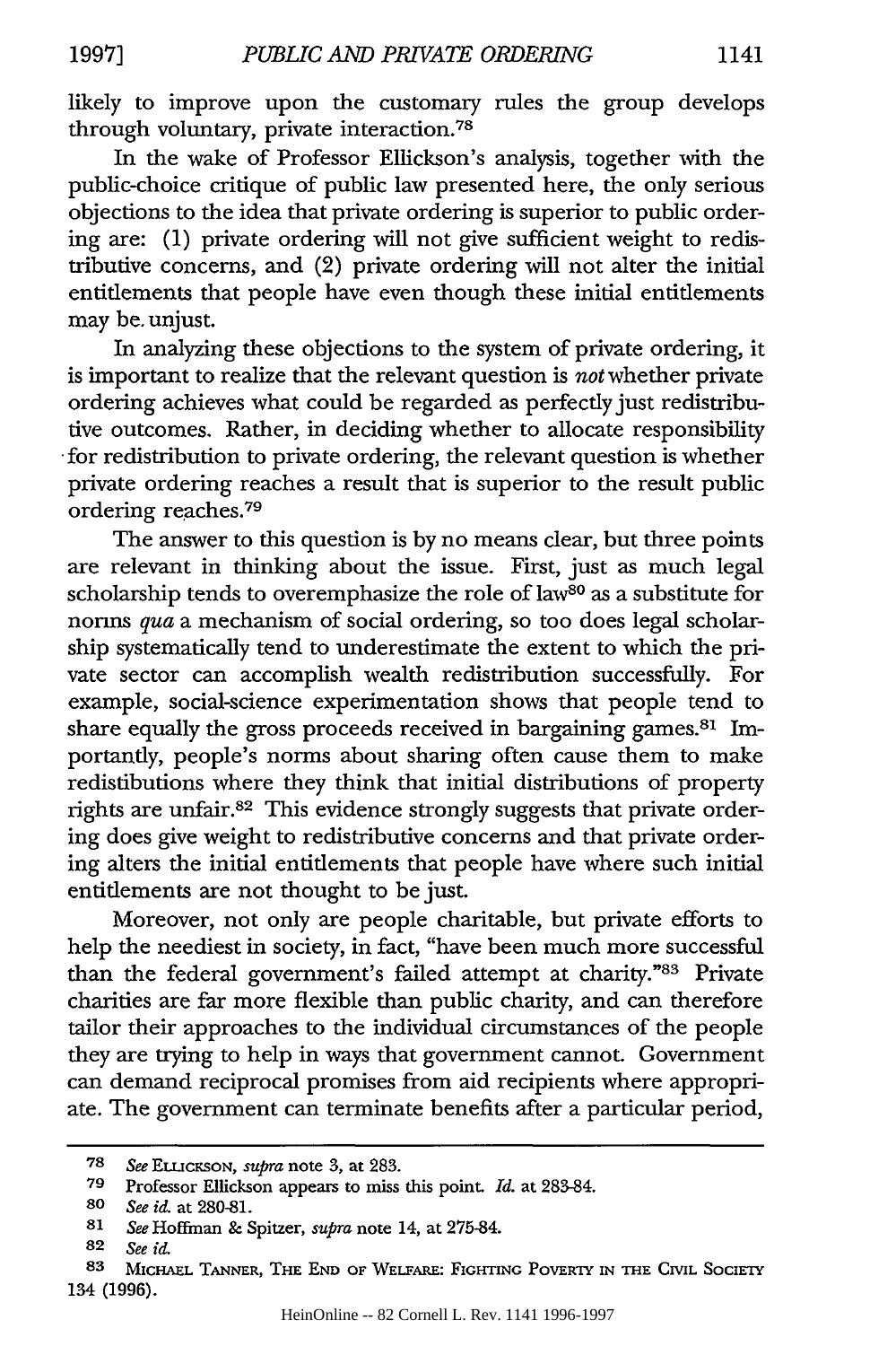but requirements that people actively search for work are difficult or impossible for the government to monitor. It is even more difficult for the government to monitor requirements that welfare recipients remain in school or seek alcohol or drug counseling as a requirement for obtaining benefits. Conversely, different private charities are bound to offer a variety of approaches to social problems, and can therefore differentiate between the needs of various participants far better than government programs. 84 Private charities also can have more flexible eligibility criteria, thus making them better able to help those truly in need:

Because eligibility requirements for government welfare programs are arbitrary and cannot be changed to fit individual circumstances, many people in genuine need do not receive assistance, while benefits often go to people who do not really need them. More than 40 percent of all families living below the poverty level receive no government assistance. Yet more than half of the families receiving means-tested benefits are not poor. Thus a student may receive food stamps, while a homeless man with no mailing address goes without. Private charities are not bound by such bureaucratic restrictions. <sup>85</sup>

Finally, private charity is superior to government charity because it is more efficient. Today, less than one-third of every dollar allocated to state and federal welfare programs actually reaches recipients.<sup>86</sup> Private charities do much better.87

Second, it should be emphasized that the public sector has failed to accomplish redistribution. In fact, with the recent efforts to reform health care, recognition has come that the massive welfare state erected in the United States over the past sixty years has made things worse, not better, by creating a huge welfare bureaucracy with a large stake in perpetuating itself,<sup>88</sup> and by creating programs that provide people with perverse incentives to make under-investments in human capital in order to keep themselves eligible for welfare.<sup>89</sup> "[T] here are more than 77 overlapping federal anti-poverty programs, including 59 major means-tested programs."90 If people became wealthy, these bureaucracies would go out of business. For these reasons, it is

*90 Id.* at 62.

<sup>84</sup> *See i&* at 135.

<sup>85</sup> *Id.* at 136.

<sup>86</sup> *See id.*

<sup>87</sup> *See id.* at 136-37.

<sup>88</sup> *See, e.g.,* WILLIAM A. **NISKANEN,** JR., BUR.\_AUcRACY **AND** REPRESENTATIVE GOVERNMENT (1971) (arguing that bureaucrats maximize their budget); GEORGE ROCHE, AMERICA BY **THE** THROAT: THE STRANGLEHOLD OF FEDERAL BUREAUCRACY 18 (1983) (discussing the recent "titanic expansion of bureaucratic power" and its effects); cf. LUDWIG VON MISES, BUREAUcRAcv 18 (1994) (addressing the implications and consequences of bureaucratization).

<sup>89</sup> *See* TANNER, *supra* note 83, at 86-90.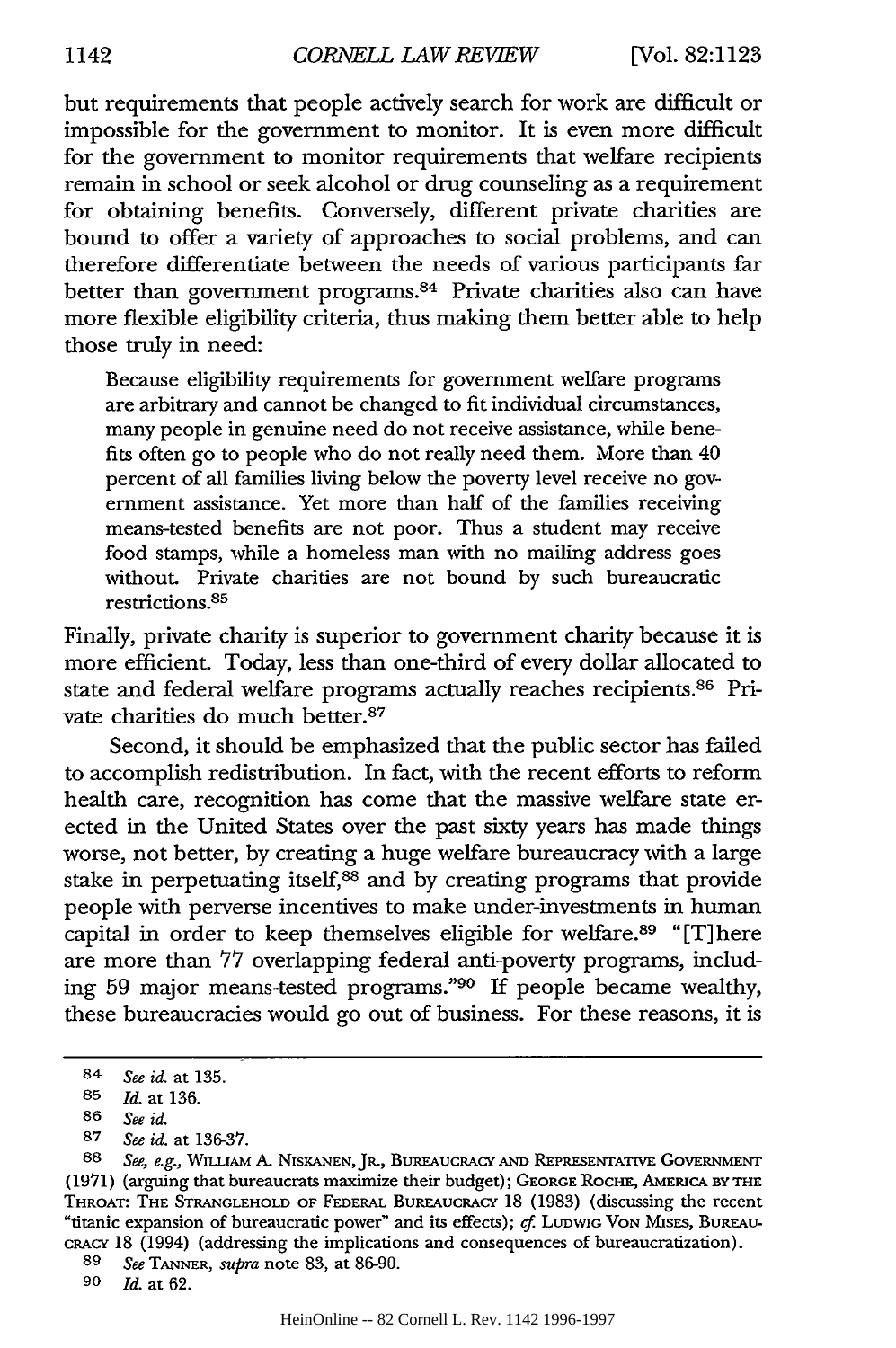not surprising that there is no correlation between the poverty rate and the level of welfare spending: the poverty rate has stayed roughly constant for the past 25 years (in fact, it is slightly higher now than it was in 1965), while welfare spending has increased at an almost constant rate.<sup>91</sup>

In sum, we ought not lose the lessons of public choice on those considering the ability of the state to affect redistributive justice. Whatever redistributions take place in the public sector are going to benefit those with the resources and organizational acumen to galvanize themselves into effective political coalitions to lobby for wealth transfers in the name of redistribution. The benefits will flow to narrow special-interest groups and will be paid for by widely diffuse interests that are rationally ignorant about the consequences of the legislation. In other words, "welfare" is likely to benefit the middleclass at the expense of the truly needy. Moreover, because it is so costly to monitor the effects of redistributive programs, such programs are especially likely to become a true playground for rent-seeking. In other words, the public sector's track record in dealing with redistributive issues is very long and extremely undistingnished.

Finally, scholars are increasingly recognizing the extent to which public sector programs crowd out private sector initiatives. 92 In particular, Michael Taylor has shown that state provision of social insurance displaces rather than supplements private mutual aid, and tends to destroy the altruistic norms that people have developed over very long periods of time. <sup>93</sup>

 $\overline{\mathbf{V}}$ 

# PROCEDURAL AND STRUCTURAL FILTERS AGAINST **ILLEGrMATE** LAWS

The following discussion considers how to move the production of legal rules towards an equilibrium that provides more space for private ordering. While it is impossible to distinguish between legitimate and illegitimate legal rules, it does not automatically follow that nothing can be done to affect the mix of good and bad law in society. Procedural norms and rules of constitutional structure provide a possible basis for the creation and implementation of substantive legal rules that will move the mix of legitimate and illegitimate laws in a socially beneficial direction.

*<sup>91</sup> See* ROBERT **RECTOR &** WILLIAM LAUBER, AMERICA'S FAILED \$5.4 TRILLION WAR **ON** POVERTY 92-93 tbl.1 (1995).

**<sup>92</sup>** *See, e.g.,* DONALD BLACK, **THE MANNERS AND** CUSTOMS OF THE **POLICE** 196-99 (1980); P. KROPOTKIN, **MUTruAL AID:** A FACTOR OF EVOLUTION 227-28 (1903); **TANNER,** *supra* note 83, at 145 n.51; **MICiHAEL** TAYLOR, ANARCHY **AND** COOPERATION 134-40 (1976).

**<sup>93</sup>** TAYLOR, *supra* note 92, at 134-40.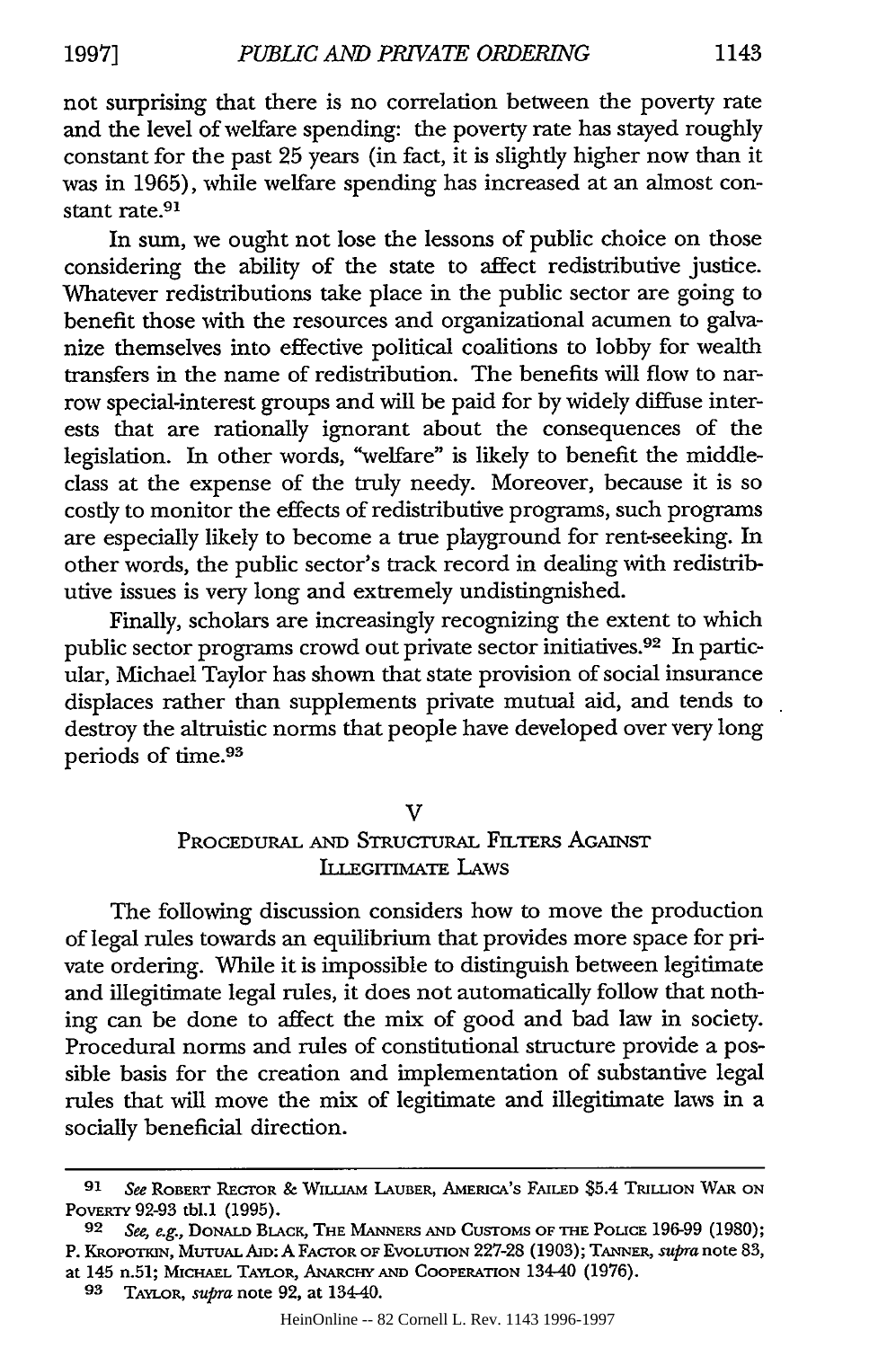#### A. Constitutional Rules and the Mix of Good and Bad Law

The above analysis has identified two sources of legal rules. First, in a wide variety of contexts, norms, customs, and patterns of repeated dealings provide a reliable set of welfare-enhancing rules. Second, and less happily, discrete, well-organized interest groups enact laws that transfer wealth to themselves from other less organized groups (including the "general public" broadly construed). Sometimes these special-interest group laws are desirable, but more often they are not. Special interest group legislation is undesirable because

economic actors expend vast amounts of resources to obtain rentseeking legislation, to comply with it, to avoid having to comply with *it,* to adjust to it, and to prevent it from being enacted in the first place. All of this activity is dealt with thoroughly-at a descriptive level-in the existing public choice literature. Perhaps it is best summarized by Mancur Olson's description of three implications of the interest group model of political behavior. First, "special interest organizations and collusions reduce efficiency and aggregate income in the societies in which they operate and make political life more divisive." Second, interest group coalitions organized to effect wealth transfers "slow down a society's capacity to adopt new technologies and to reallocate resources in response to changing conditions, and thereby reduce the rate of economic growth." Finally, distributional coalitions increase "the complexity of regulation, the role of government and the complexity of understandings," thereby retarding the social evolution of a society and raising the costs of all forms of economic activity.94

However, constitutional laws emanate from a different source than ordinary laws. Constitutional laws, which establish the institutions of government and provide the ground rules for making the other laws that govern society, grow not out of long-term customary dealings, but out of episodic negotiation processes. More importantly, the incentive structure that characterizes ordinary lawmaking is different during times of constitutional creation. This is because rentseeking is a negative-sum game. People, even those belonging to powerful interest groups, generally lose more than they gain from the rent-seeking activity that characterizes ordinary politics.

A simple example illustrates the point. In times of ordinary politics, it will benefit an interest group to spend **\$60** in order to obtain \$100 in wealth transfers. Even in the unlikely event that the group making the \$100 wealth transfer has spent nothing to try to block the wealth transfer, this transfer activity constitutes a negative-sum game.

<sup>94</sup> Jonathan R\_ Macey, *Transaction Costs and the Normative Elements of the Public Choice Model: An Application to Constitutional Theory,* 74 VA. L. **REv.** 471, **479-80 (1988)** (quoting **OLSON,** *supra* note **67,** at 74).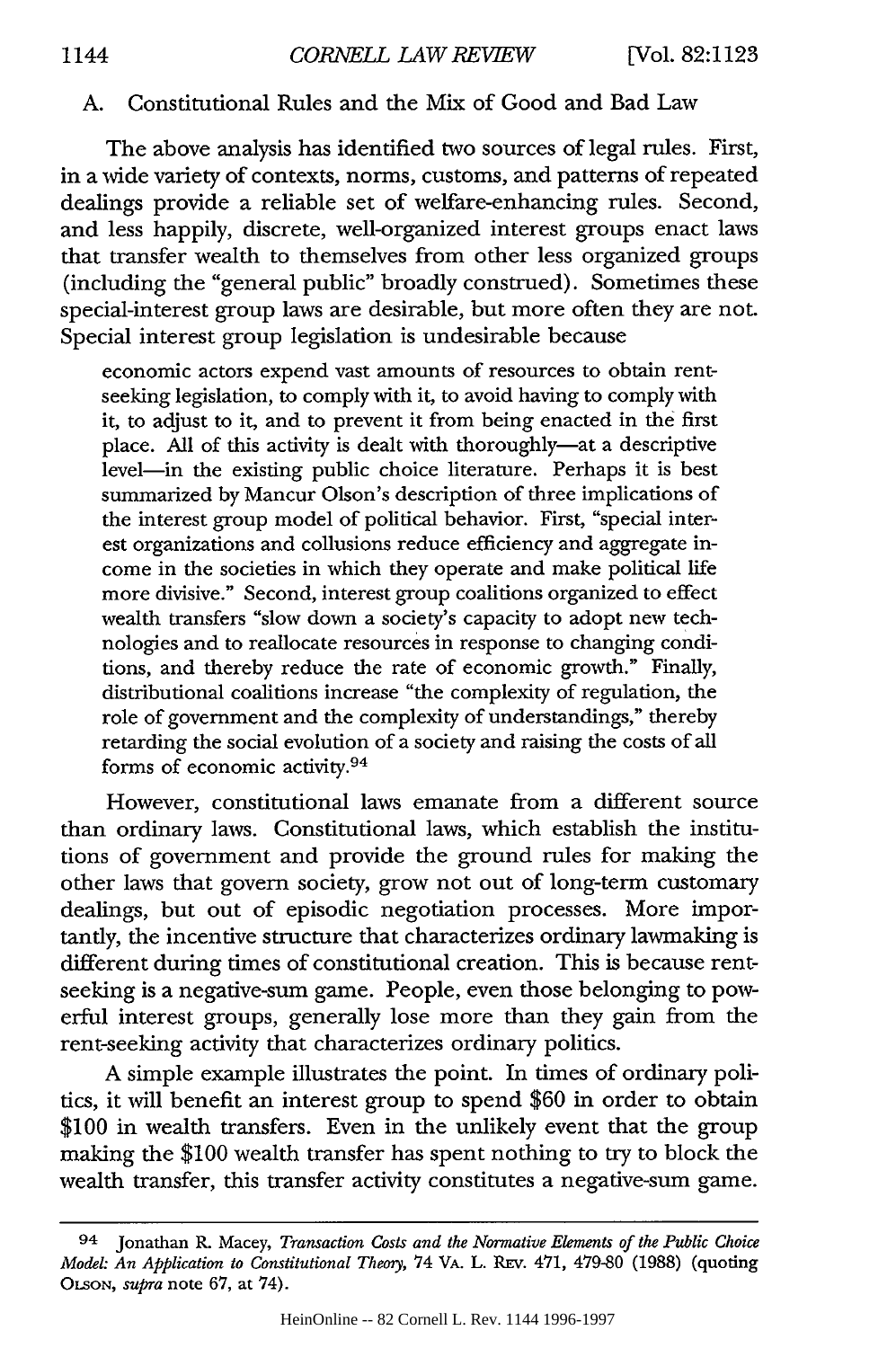One group has lost \$100 (i.e., the amount of the wealth transfer), and one group has lost \$60 (i.e., the amount spent to obtain the wealth transfer); however, the gains have been only \$100 (i.e., the amount received in the wealth transfer). Under these conditions, both sides can benefit by bargaining to prevent this sort of rent-seeking activity. The rent-seekers have benefited by a total of \$40 (\$100-\$60), and the public has lost a total of \$100. By bargaining *ex ante* to create a set of constitutional rules that constrain rent-seeking, both groups can make themselves better off. The rent-seekers can, for example, receive some amount greater than \$40 but less than \$100 to agree to refrain from rent-seeking. As I have explained in another context:

By agreeing ex ante (i.e., at the time of constitutional creation) to constrain rent-seeking, everyone can be made better off, because even those few who expect to be net winners from the wealth transfer game can be induced through side payments to support a constitutional structure that restricts coercive, inefficient wealth transfers. Thus, the interest group dynamic during times of constitutional creation may be completely different than during times of ordinary politics-when wealth transfers dominate the political landscape.<sup>95</sup>

In other words, because special-interest legislation adversely affects the public, it has a strong incentive to devise institutional arrangements-constitutions-that make the passage of such legislation more difficult.

One way to make the passage of interest-group legislation more difficult is to establish several independent branches of government, and to permit each one to block or impede the enactments of other branches. The executive veto and the independent judiciary are both examples of how a constitutional separation of powers impedes the passage of special-interest legislation. <sup>96</sup>

Of course, the separation of powers doctrine also impedes the passage of public-regarding legislation. However, the costs generally are considered to be less than the benefits because, by hypothesis, there will be less opposition to public-interest legislation than to special-interest legislation. Consequently, public-interest legislation will be able to clear the gauntlet of constitutional checks and balances of which the separation of powers is a part.<sup>97</sup>

Moreover, there is the opportunity to create constitutional and procedural rules that protect and foster private ordering. Much of the welfare-enhancing tendencies of private norms will serve the pub-

*<sup>95</sup> Id.* at 481.

**<sup>96</sup>** SeeTHE FEDERAIST No. 73 (Alexander Hamilton) (describing the value of the executive veto); THE FEDERAUST No. 78, at 468 (Alexander Hamilton) (The New American Library of World Literature, Inc. 1961) (describing the value of judicial review).

**<sup>97</sup>** *See, e.g.,* Macey, *supra* note 1, at 247-50 (discussing ways in which the structure of the Constitution impedes rent-seeking by interest groups).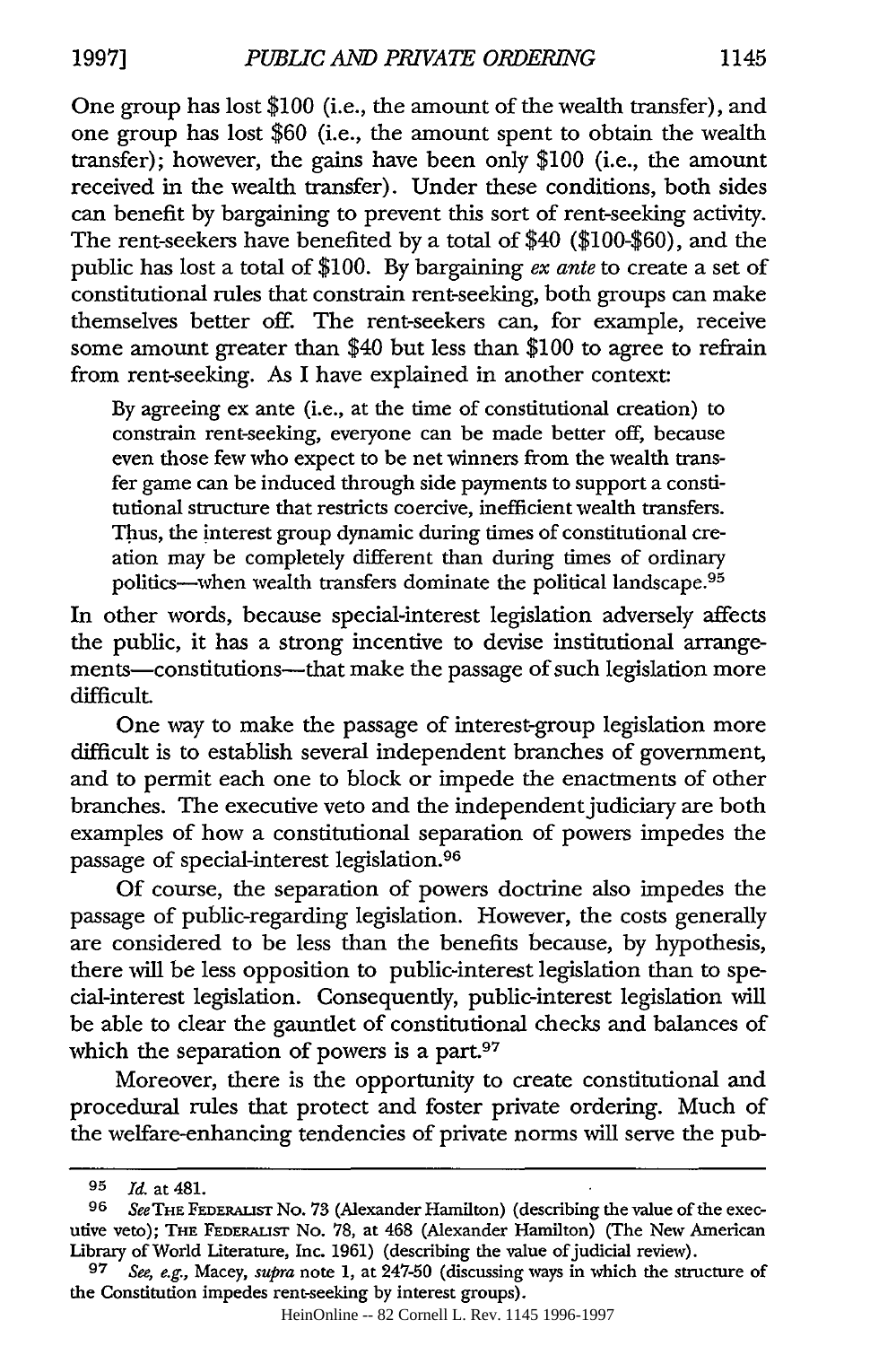lic interest. Thus the fact that separation of powers or other checks may somewhat impede the passage of public-regarding legislation is of less consequence. Conversely, the private sector cannot so easily circumvent the barriers to special-interest legislation. Because private groups lack coercive force, they are essentially powerless to transfer wealth when blocked from employing the legislature on their behalf. Rational actors in the private order will enter into only mutually beneficial agreements. Procedural and structural systems, therefore, act as an effective complement to a system with the goal of maximizing private ordering.

# B. Procedural Rules and the Mix of Good and Bad Law

An interesting and largely unexplored area in which broadly-held societal norms are closely linked with legal rules is in the area of process. In general, rules of procedure are considered to be arcane and complex, while norms are considered to be accessible and easily summarized. In fact, there is substantial overlap between rules of procedure and generally-accepted norms of conduct.

Basic procedural ideas-of fairness, of treating like cases alike, and of deciding contested issues on the basis of neutral principlesare embraced in school yards as well as in textbooks on procedure. The same holds true even for relatively complex procedural ideas, like the requirement of exhausting internal, procedural remedies before turning to outside legal sources for help. This procedural rule is analogous to the commonplace norm that people should at least try and work out their own problems in private before resorting to other remedies.

Our intuitions about fairness derive from our norms about what is right and wrong, not only substantively, but also as a matter of process. We should view with suspicion those procedural rules that are inconsistent with our basic intuitions about fairness because it is also the case that procedural rules are promulgated in order to tilt the balance of power in law formation towards interest groups.

Similarly, as a matter of process, there is a reasonably strong norm against complexity. Simple rules, all else equal, are considered superior to complex ones. Grant Gilmore captured this sentiment perfectly in his classic book, *The Ages of American Law:* "In Heaven there will be no law, and the lion will lie down with the lamb.... In Hell there will be nothing but law, and due process will be meticulously observed."98 As Dwight Lee pointed out, erecting a costly procedural infrastructure in order to implement legislation often will have the effect of transforming even the most public-spirited program

**<sup>98</sup>** GRANT GILMORE, THE AGES OF AMERCAN **LAW** 111 (1977).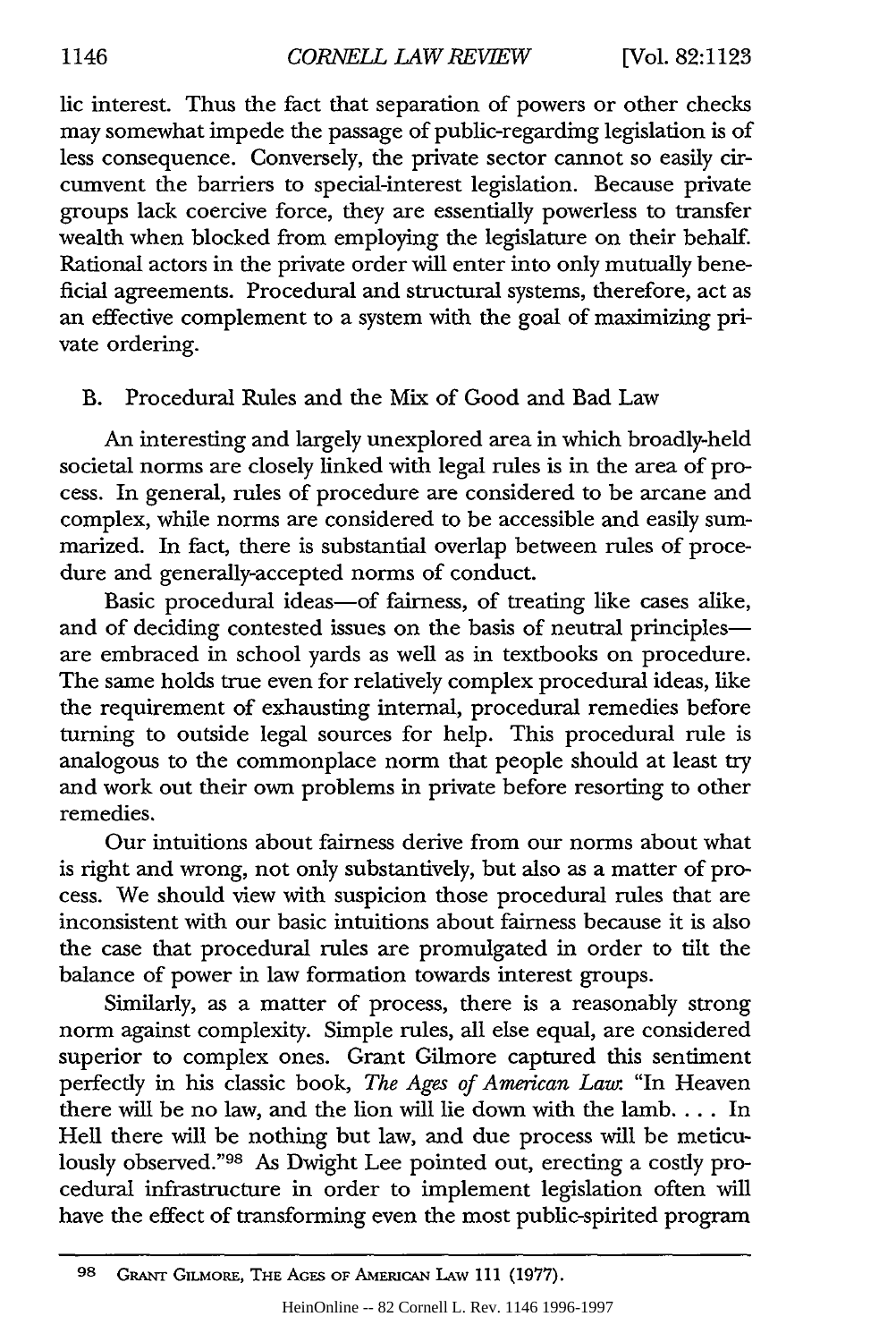into an interest-group cesspool. Lee used the example of legislation designed to protect the environment:

[A]fter an individual makes  $a[n]$  ... expression of support for environmental protection at the polls, much remains to be done if the environment is to be protected adequately. It is unfortunately costly for an individual to express concern for environmental quality by lobbying for the most efficient environmental protection programs and by monitoring those who implement these programs. Predictably [due to collective action problems] there is little genuine public surveillance of environmental protection programs, and organized groups have significant latitude to influence environmental programs in ways that serve their private interests.<sup>99</sup>

Similarly, McCubbins, Noll, and Weingast maintained that the procedural rules established to implement a particular law will be designed to solve the contracting problem that exists between interest groups and politicians.100 More precisely, this contracting problem takes the form of a nonsimultaneity of performance problem. The problem is that the politicians and interest groups who create administrative agencies and design administrative procedures are aware that after agencies begin operating, it will be difficult for the creators to monitor the agencies' performance. This occurs because the agency will develop its own agenda, and because the politicians and interest groups themselves may lose power later and therefore be less capable of controlling the bureaucrats within the agencies they have created.

Congress can require agencies to give interest groups and politicians certain procedural and structural advantages in the administrative process. This will ensure that the relevant administrative agencies in charge of implementing these interest-group bargains will observe the terms of the bargain struck with the interest group.<sup>101</sup> These rule structures are likely to be exceedingly complex.

#### **CONCLUSION**

This Article combines the observation that norms are an important source of legal rules with the normative framework that the public choice literature provides to make some observations about the nature and sources of law. The Article is premised on the assumption that law can serve both as a legitimate source of social ordering, and

**<sup>99</sup>** Dwight *R.* Lee, *Politics, Ideology, and the Power of Public Choice,* 74 VA. L. **REv.** 191, 196- 97 (1988).

**<sup>100</sup>** Matthew D. McCubbins et al., *Administrative Procedures as Instruments of Political Contro4* 3 J.L. ECON. & ORG. 243, 261-63 (1987); Matthew D. McCubbins et al., *Structure and Process, Politics and Policy: Administrative Arrangements and the Political Control of Agencies,* **75** VA. L. REv. 431, 440-44 (1989).

**<sup>101</sup>** *See* Jonathan R Macey, *Organizational Design and Political Control of Administrative Agencies,* 8J.L. EcoN. & ORG. 93 (1992).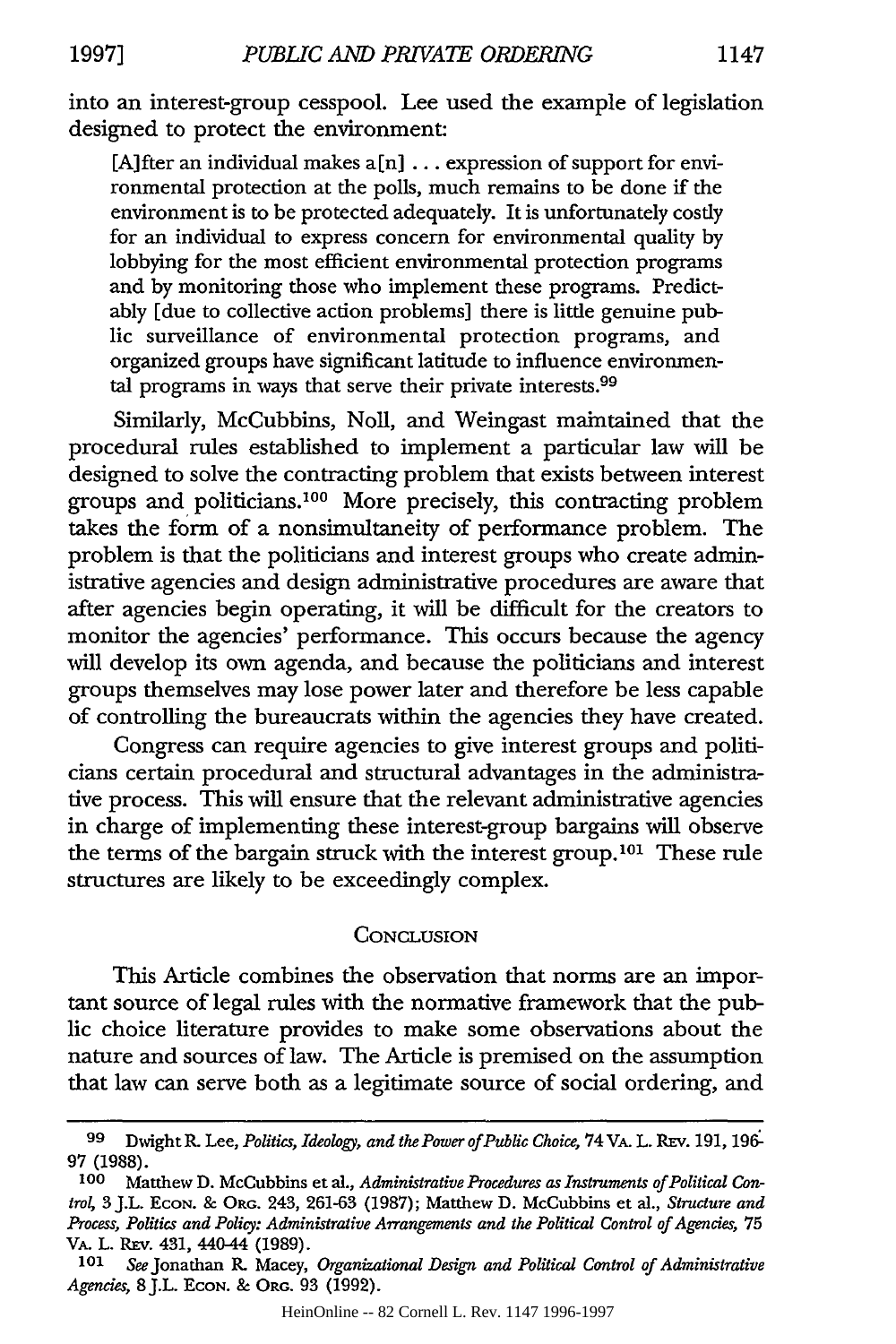as an illegitimate forum for amoral wealth redistribution through the exercise of raw state power.

This Article recognizes the impressive power of private parties to successfully order their own interactions through the creation of informal norms of conduct. It also recognizes that legal rules are the product of a market-based process through which politicians attempt to maximize their aggregate political support by supplying legal rules to interest groups in exchange for such political support. Combining these two observations leads to the following realization: outcomes generated by private ordering do not always serve the interests of the politicians, legislatures, and special-interest groups that are uniquely able to supply the law. Therefore, in order to serve their own interests, these suppliers of the law will sometimes create laws that are not legitimately needed.

Perhaps the most important observation this Article makes concerns the inherent indeterminacy of efforts to categorize legal rules as legitimate or illegitimate. Politicians and interest groups work together to pass laws that are illegitimate, though clouded by the rhetoric of the public interest. Lawmakers will categorize illegitimate legal rules as legitimate in order simultaneously to lower the political costs of their activity, while maximizing the gain available from the rentseeking of interest groups. Illegitimate rules are even more difficult to discern because opposition to such rules is often not economically rational, while those groups hoping to benefit from such rules have a positive economic incentive to defend such rules to obtain wealth transfers.

Because of the inability to distinguish between legitimate and illegitimate rules, an important role exists for process and structure in any legal system. Process and structure can eliminate some of the opportunities to establish illegitimate rules, lessening the importance of identifying the legitimacy or illegitimacy of existing rules. The goal of those organizing a legal order with procedural rules and structural, or constitutional, rules is to create an initial filter to block the flow of as many attempts at establishing illegitimate rules as possible.

Given that private ordering tends to produce legitimate legal rules, while public ordering produces a mixture of legitimate and illegitimate legal rules that tends towards the production of illegitimate rules, there is a strong argument for a "meta-rule" that creates a strong presumption in favor of private ordering over public ordering.

Despite the seemingly depressing nature of the public choice paradigm, which posits that politicians *must* seek payments in the form of honoraria, campaign contributions, indirect political support, and even outright bribes to survive in a Darwinian political environment, there is still some hope for a process of rule creation that generates